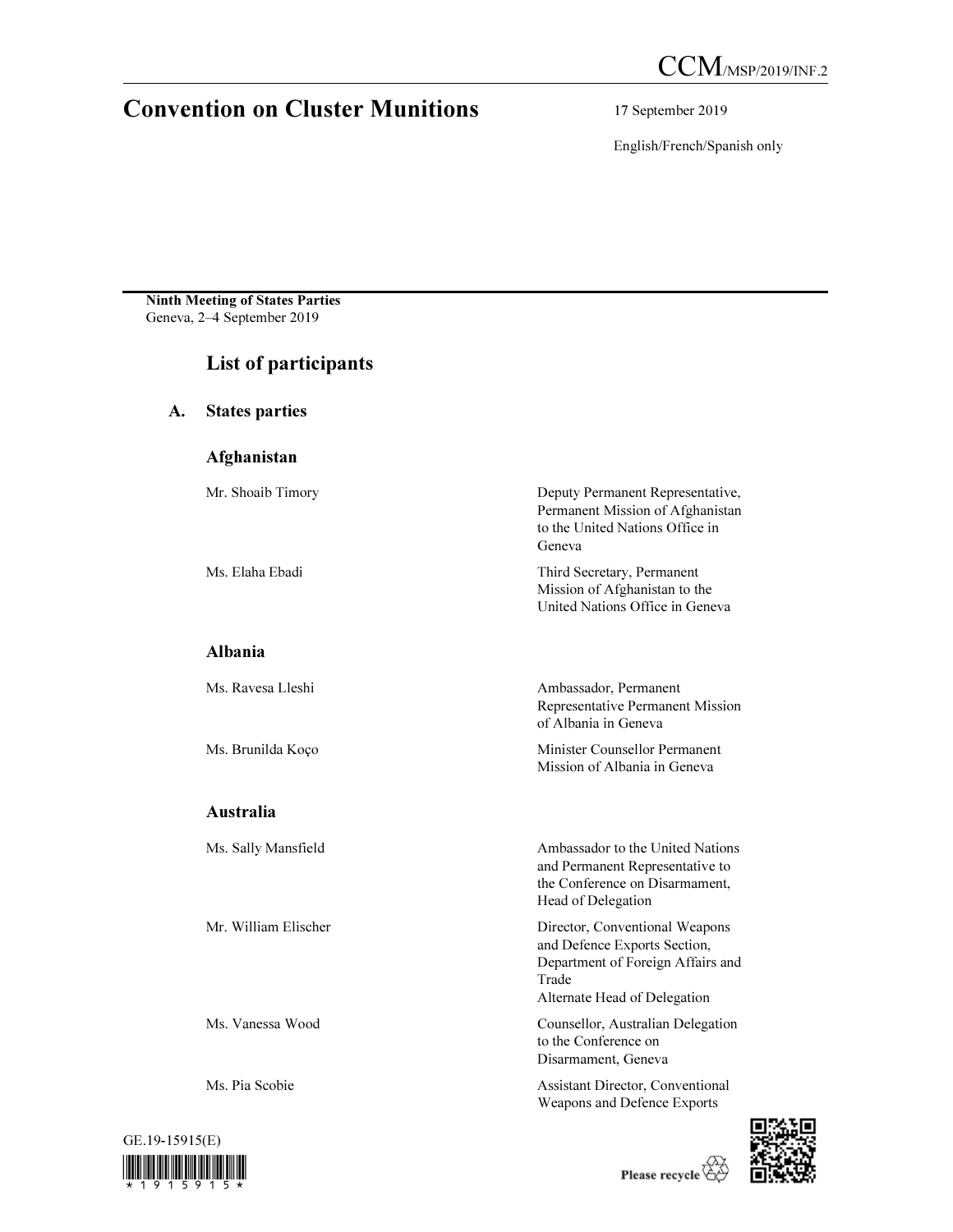|                                 | Section, Department of Foreign<br>Affairs and Trade                                                       |
|---------------------------------|-----------------------------------------------------------------------------------------------------------|
| Mr. Diwaka Prakash              | First Secretary, Permanent Mission<br>to the United Nations in Geneva                                     |
| Ms. Thuy Nguyen                 | Policy Officer, Permanent Mission<br>to the United Nations in Geneva                                      |
| Austria                         |                                                                                                           |
| Ms. Elisabeth Tichy-Fisslberger | Ambassador and Permanent<br>Representative of Austria to the<br>UN Office, Geneva, Head of<br>Delegation  |
| Mr. Wolfgang Banyai             | Federal Ministry for Europe,<br>Integration and Foreign Affairs,<br>Alternate Head of Delegation          |
| Ms. Susanne Hammer              | First Secretary, Permanent Mission<br>of Austria to the United Nations<br>Office, Geneva                  |
| Mr. Adolf Brückler              | Military Advisor, Permanent<br>Mission of Austria to the United<br>Nations Office, Geneva                 |
| <b>Belgium</b>                  |                                                                                                           |
| M. Geert Muylle                 | Représentant permanent de la<br>Belgique auprès des Nations<br>Unies, Genève                              |
| M. Sigurd Schelstraete          | Directeur Désarmement et Non-<br>Prolifération Ministères des<br>Affaires étrangères à Bruxelles          |
| M. Tom Neijens                  | Représentant permanent adjoint,<br>Mission permanente de la Belgique<br>auprès des Nations Unies à Genève |
| M. Dirk Naessens                | Major, Ministère de la Défense,<br><b>Bruxelles</b>                                                       |
| Mme Murielle Marchand           | Première Secrétaire, Mission<br>permanente de la Belgique auprès<br>des Nations Unies à Genève            |
| Mme Laura Blocry                | Stagiaire, Mission permanente de<br>la Belgique auprès des Nations<br>Unies à Genève                      |
| <b>Benin</b>                    |                                                                                                           |
| M. Eloi Laourou                 | Ambassadeur, Représentant<br>Permanent du Bénin à Genève                                                  |
| M. Stéphane N'dah               | Commissaire Divisionnaire de                                                                              |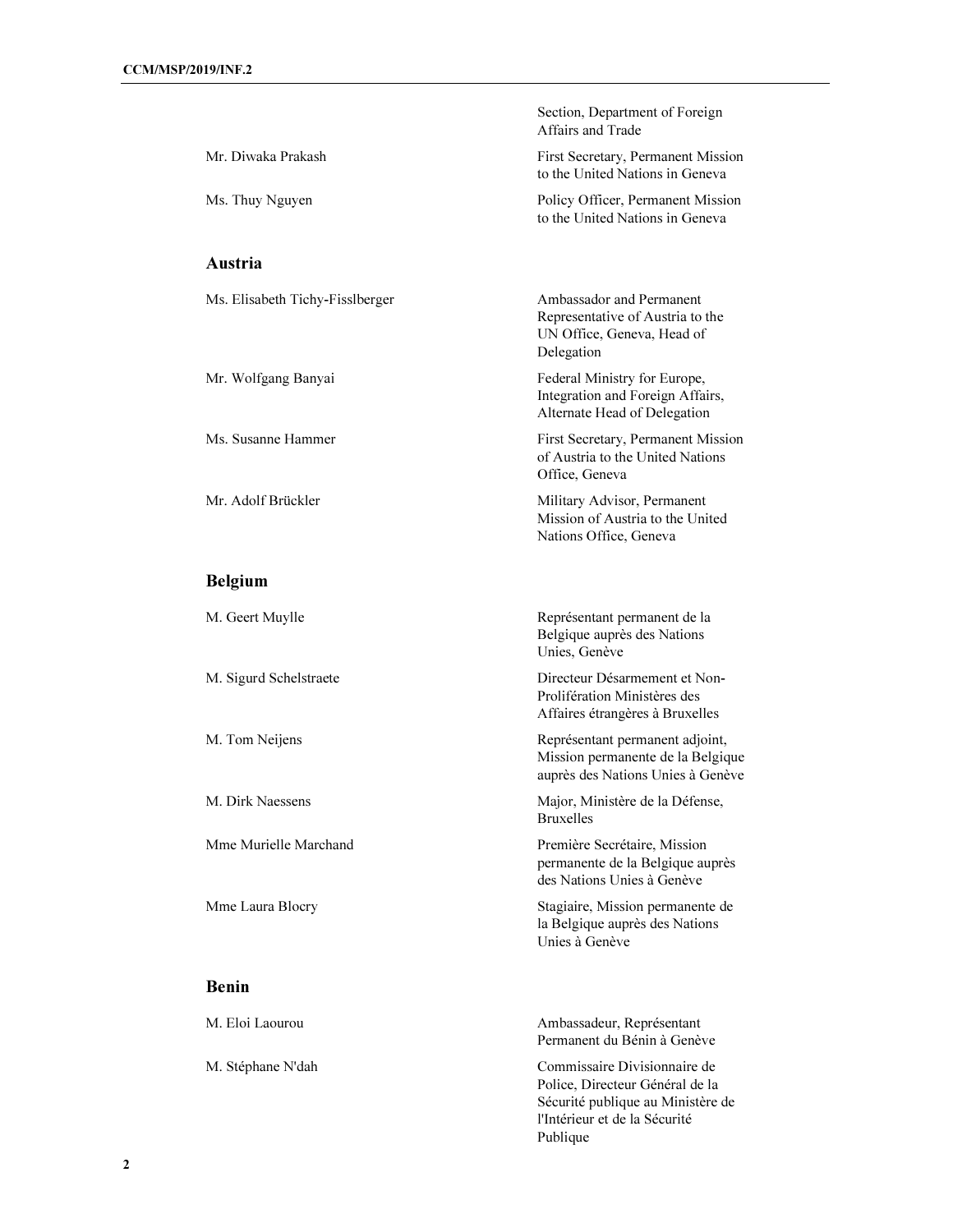| M. Louis T. Tokpanpou           | Commissaire Divisionnaire de<br>Police, Membre du Secrétariat<br>Permanent de la Commission<br>Nationale de Lutte contre la<br>Radicalisation, l'Extrémisme<br>Violent et le Terrorisme |
|---------------------------------|-----------------------------------------------------------------------------------------------------------------------------------------------------------------------------------------|
| Mme Ayouba Kouerou              | Capitaine, Chef Division<br>Contentieux de la Cellule Juridique<br>au Ministère de l'Intérieur et de la<br>Sécurité Publique                                                            |
| M. Simon Pierre Fandy           | Premier Secrétaire à la Mission<br>Permanente du Benin à Genève                                                                                                                         |
| Mme Fifamè Goussouemede Dovonou | Attachée à la Mission Permanente<br>du Bénin à Genève                                                                                                                                   |
| <b>Bosnia and Herzegovina</b>   |                                                                                                                                                                                         |
| Mr. Tarik Šerak                 | Head of Mine Action Department,<br>Bosnia and Herzegovina Mine<br><b>Action Centre</b>                                                                                                  |
| Mr. Bojan Mašić                 | Second Secretary, Permanent<br>Mission of Bosnia and<br>Herzegovina to the United Nations<br>Office and other international<br>organizations in Geneva                                  |
| <b>Botswana</b>                 |                                                                                                                                                                                         |
| Mr. Phologo Gaumakwe            | Deputy Permanent Representative,<br>Permanent Mission of Botswana to<br>the United Nations Office at Geneva<br>Head of Delegation                                                       |
| Mr. Mopagolodi Opelo            | Lt. Col., Botswana Defence Force                                                                                                                                                        |
| Mr. Bolokang Mothusi Motshwane  | First Secretary, Permanent Mission<br>of Botswana, Geneva                                                                                                                               |
| <b>Bulgaria</b>                 |                                                                                                                                                                                         |
| Ms. Deyana Kostadinova          | Ambassador, Permanent<br>Representative of the Republic of<br>Bulgaria to the United Nations and<br>other International Organizations<br>at Geneva<br>Head of Delegation                |
| Mr. Iassen Tomov                | First Secretary, Permanent Mission<br>of the Republic of Bulgaria to the<br>United Nations and other<br>International Organizations at<br>Geneva<br>Deputy Head of Delegation           |
| Mr. Stoyan Karastoyanov         | Senior Expert, European Union<br>and International Organizations<br>Department, Defence Policy                                                                                          |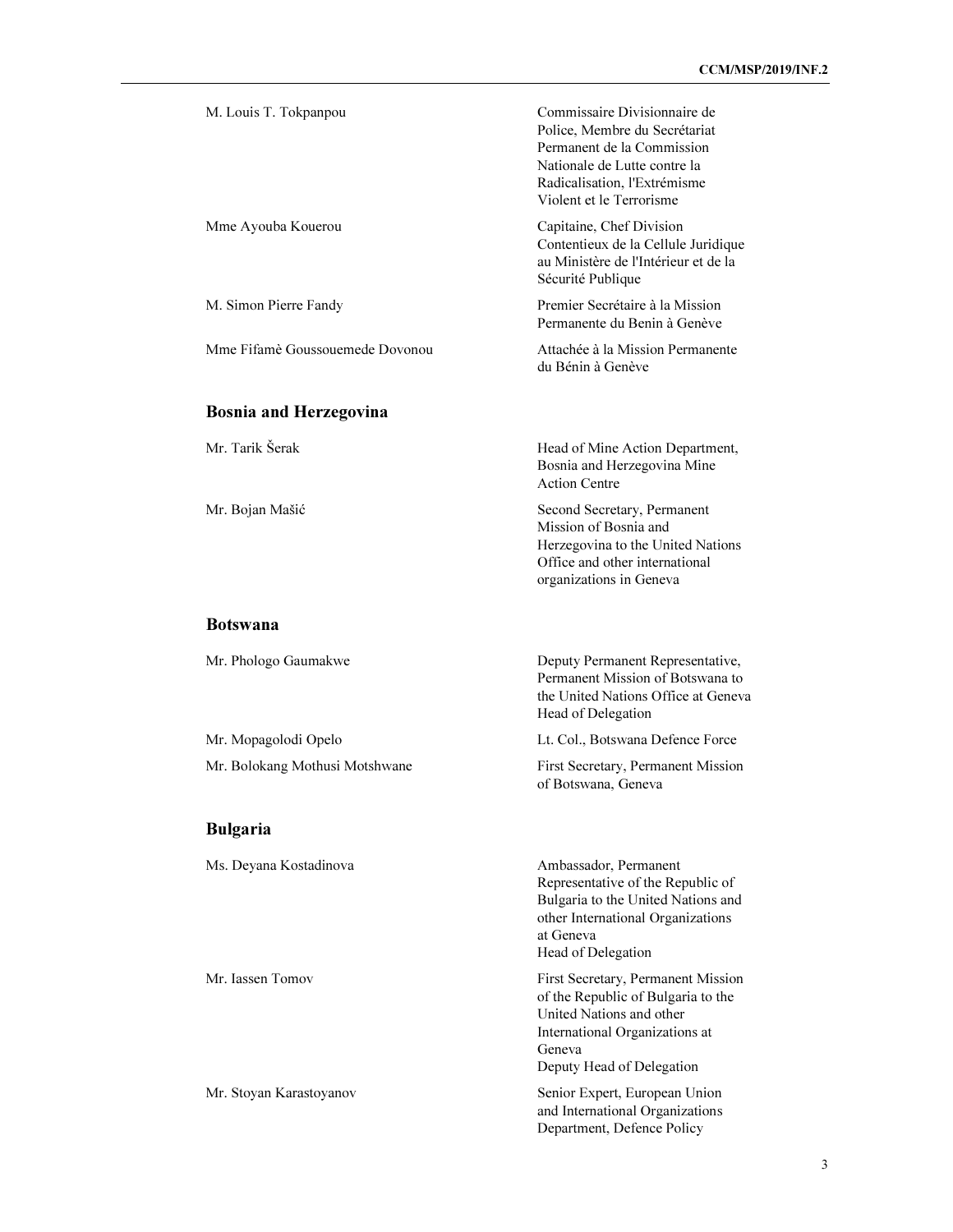|                                      | Directorate, Ministry of Defence,<br>Adviser                                                                                           |
|--------------------------------------|----------------------------------------------------------------------------------------------------------------------------------------|
| Mr. Georgi Dzhundzhurov              | Attaché, Arms Control and Non-<br>Proliferation Division, Security<br>Policy Directorate, Ministry of<br>Foreign Affairs               |
| <b>Burkina Faso</b>                  |                                                                                                                                        |
| M. Dieudonné W. Désiré Sougouri      | Ambassadeur, Représentant<br>permanent du Burkina Faso à<br>Genève<br>Chef de délégation                                               |
| Mme. Eliélé Nadine Traore/Bazie      | Ambassadeur, Représentante<br>permanente adjointe du Burkina<br>Faso à Genève                                                          |
| Mme. Wendegoudi Jacqueline Ouedraogo | Premier Conseiller à l'Ambassade,<br>Mission permanente du Burkina<br>Faso à Genève                                                    |
| M. Christophe Raoul Tapsoba          | Colonel major, Secrétaire<br>permanent de la Commission<br>nationale de lutte contre la<br>prolifération des armes légères             |
| M. Drissa Ouattara                   | Secrétaire des Affaires Etrangères,<br>au Ministères des Affaires<br>étrangères et de la Coopération                                   |
| M. Abdoulaye Selira                  | Colonel, Ministère de la Défense<br>nationale et des anciens<br>Combattants                                                            |
| Canada                               |                                                                                                                                        |
| Mr. John Davison                     | Counsellor, Deputy Permanent<br>Representative, Permanent Mission<br>of Canada to the United Nations,<br>Geneva,<br>Head of Delegation |
| Mr. Jérôme Collard-Proulx            | Second Secretary, Permanent<br>Mission of Canada to the United<br>Nations, Geneva                                                      |
| Chad                                 |                                                                                                                                        |
| M. Siga Arcadius Laokein             | Directeur au Haut-Commissariat                                                                                                         |

M. Brahim Djibrine Brahim Coordonnateur du Haut-

National de Déminage

Commissariat National de Déminage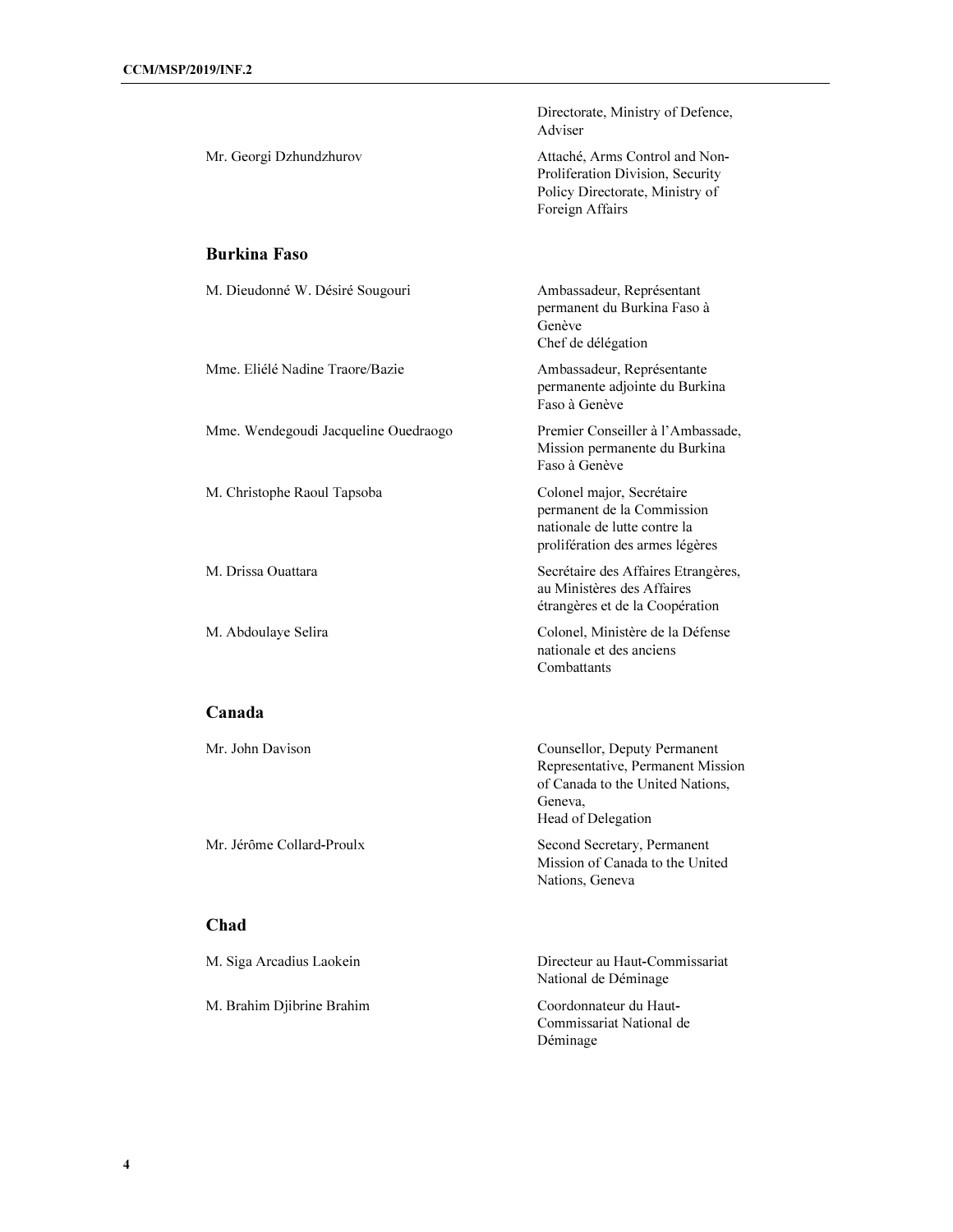## Chile

| Sr. Juan Eduardo Eguiguren | Embajador, Representante<br>Permanente<br>Jefe de Delegación                          |
|----------------------------|---------------------------------------------------------------------------------------|
| Sra. Carla Serazzi         | Embajadora, Representante<br>Permanente Alterna                                       |
| Sra. Pamela Moraga         | Primera Secretaria, Coordinadora<br>para Asuntos de Desarme                           |
| Sr. José López             | Coronel, Secretario Ejecutivo de la<br>Comisión Nacional de Desminado                 |
| Sr. Sergio Larrain         | Coronel, Analista Unidad de<br>Relaciones Internacionales<br>Subsecretaria de Defensa |
| Sra. Andrea Quezada        | Dirección de Seguridad<br>Internacional<br>Ministerio de Relaciones<br>Exteriores     |

#### Colombia

Ms. Diana Castillo Second Secretary

Mr. Juan José Ruiz **Internetweater and Internetweater and Internetweater and Internetweater and Internetweater** 

#### Costa Rica

Sra. Elayne Whyte Gómez **Embajadora**, Representante

Sra. Maricela Muñoz Zumbado Ministra Consejera Sr. Alexandra Peñaranda Ministro Consejera Srta. Diana Murillo Solís Consejera Srta. Mariana Castro Consejera

#### Croatia

Ms. Adriana Mendoza **Ambassador**, Permanent Representative Head of Delegation

Mr. Pierre Garcia Minister Plenipotentiary

Permanente Jefe de Delegación

Sra. Shara Duncan Embajadora, Representante Permanente Alterna Jefe Alterno de Delegación

Ms. Vesna Batistić Kos Ambassador, Extraordinary and Plenipotentiary, Permanent Mission of the Republic of Croatia to the United Nations in Geneva, Head of Delegation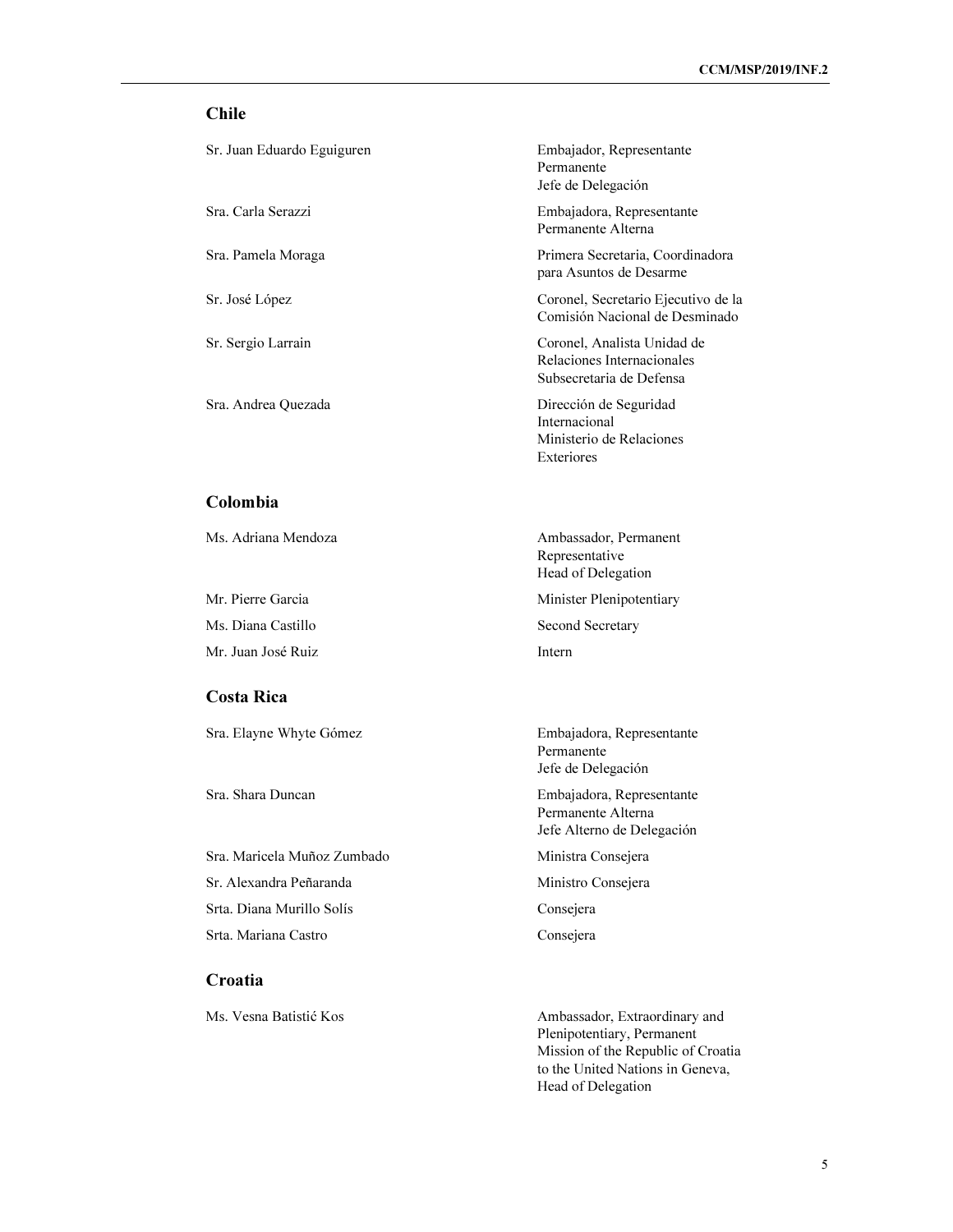| Mr. Damir Trut                | Assistant Minister of the Interior of<br>the Republic of Croatia<br>Deputy Head of Delegation                                                                                           |
|-------------------------------|-----------------------------------------------------------------------------------------------------------------------------------------------------------------------------------------|
| Ms. Suzana Simichen Sopta     | First Secretary, Permanent Mission<br>of the Republic of Croatia to the<br>United Nations in Geneva                                                                                     |
| Ms. Ines Šprem Scigliano      | Second Secretary, Permanent<br>Mission of the Republic of Croatia<br>to the United Nations in Geneva                                                                                    |
| Ms. Tajana Čičak              | Civil servant, Mine Action Sector,<br>Ministry of the Interior of the<br>Republic of Croatia                                                                                            |
| Cuba                          |                                                                                                                                                                                         |
| Sr. Pedro Luis Pedroso Cuesta | Embajador, Representante<br>Permanente de Cuba ante la<br>Oficina de las Naciones Unidas en<br>Ginebra y otros Organismos<br>Internacionales con sede en Suiza<br>Jefe de la Delegación |
| Sr. Lester Delgado Sánchez    | Consejero, Misión Permanente de<br>Cuba ante la Oficina de las<br>Naciones Unidas en Ginebra y los<br>Organismos Internacionales con<br>sede en Suiza                                   |
| Sra. Yadira Ledesma Hernández | Primera Secretaria, Ministerio de<br>Relaciones Exteriores de la<br>República de Cuba                                                                                                   |
| <b>Czech Republic</b>         |                                                                                                                                                                                         |
| Mr. Michal Kaplan             | Ambassador, Permanent<br>Representative, Head of<br>Delegation, Geneva                                                                                                                  |
| Mr. Otakar Gorgol             | Counsellor, Permanent Mission,<br>Geneva                                                                                                                                                |
| Mr. Martin Zunt               | Head of Section, Arms Control<br>Department, Ministry of Defence                                                                                                                        |
| <b>Ecuador</b>                |                                                                                                                                                                                         |
| Sr. Emilio Izquierdo          | Embajador, Representante<br>Permanente del Ecuador ante<br>Naciones Unidas y otros<br>Organismos Internacionales en<br>Ginebra, Jefe de Delegación                                      |
| Sr. Alejandro Dávalos         | Ministro, Representante<br>Permanente Alterno del Ecuador<br>ante Naciones Unidas y otros<br>Organismos Internacionales en<br>Ginebra, Jefe de Delegación                               |

Alterno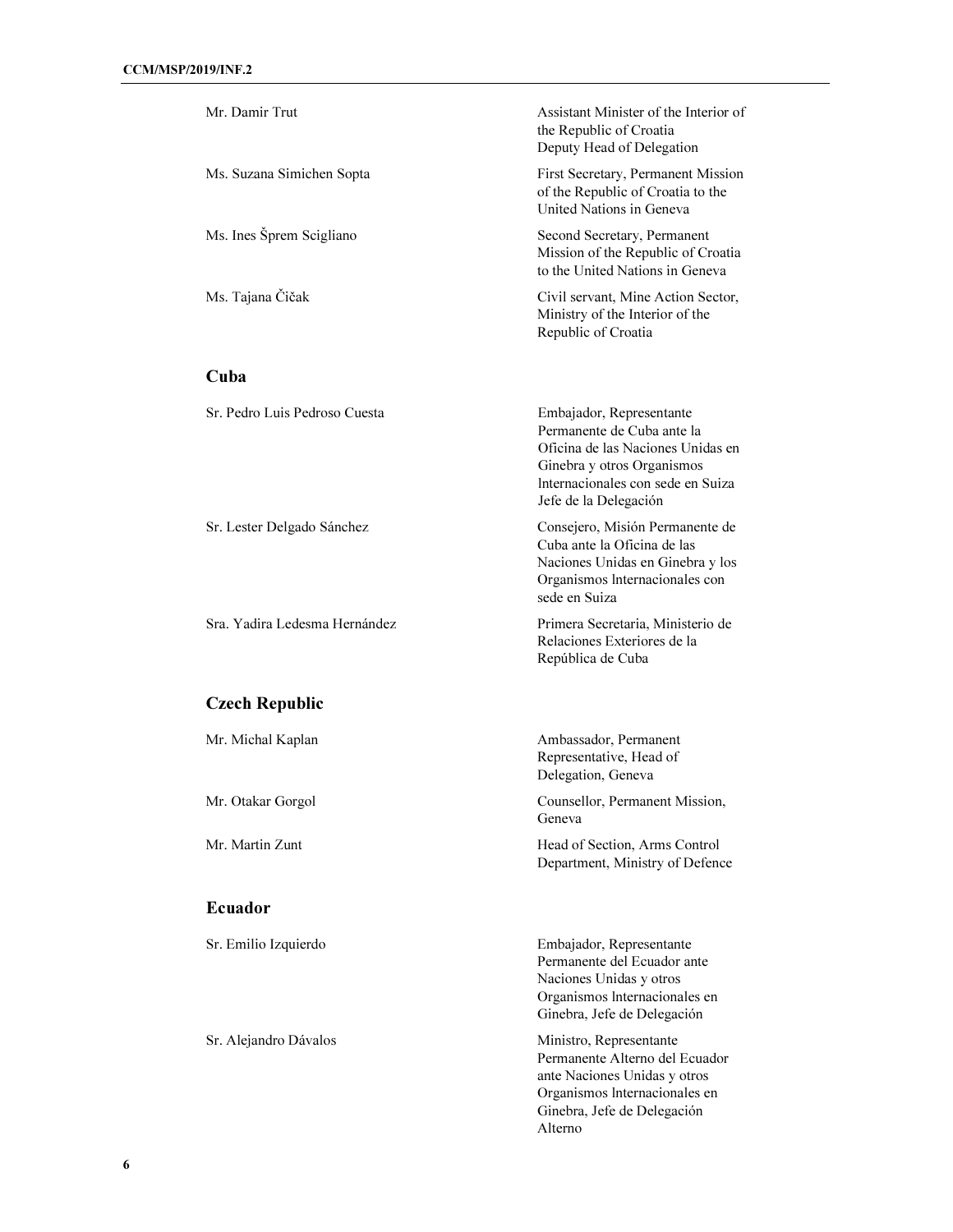| Sr. Juan Diego Stacey    | Consejero, Representación<br>Permanente del Ecuador ante<br>Naciones Unidas y otros<br>Organismos Internacionales en<br>Ginebra, Delegado                                          |
|--------------------------|------------------------------------------------------------------------------------------------------------------------------------------------------------------------------------|
| Sra. Marcela Rivadeneira | Primer Secretario, Representación<br>Permanente del Ecuador ante<br>Naciones Unidas y otros<br>Organismos Internacionales en<br>Ginebra, Delegada                                  |
| France                   |                                                                                                                                                                                    |
| M. Yann Hwang            | Ambassadeur, Représentant permanente<br>de la France auprès de la Conférence du<br>désarmement<br>Chef de délégation                                                               |
| M. Yves Marek            | Ambassadeur, secrétaire général de la<br>Commission nationale pour l'élimination<br>des mines antipersonnel (CNEMA) et des<br>armes à sous-munitions<br>Chef de délégation adjoint |
| M. Gérard Chesnel        | Ambassadeur, président de la<br>Commission nationale pour l'élimination<br>des mines antipersonnel (CNEMA) et des<br>armes à sous-munitions                                        |
| Mme. Amélie Delaroche    | Représentante permanente adjointe,<br>représentation permanente de la France<br>auprès de la Conférence du désarmement                                                             |
| M. Pascal Levant         | Conseiller militaire, représentation<br>permanente de la France auprès de la<br>Conférence du désarmement                                                                          |
| M. Adrien Brière         | Attaché, représentation permanente de la<br>France auprès de la Conférence du<br>désarmement                                                                                       |
| Germany                  |                                                                                                                                                                                    |
| Mr. Peter Beerwerth      | Permanent Representative of Germany to<br>the Conference on Disarmament, Geneva<br>Head of Delegation                                                                              |
| Mr. Toralf Pilz          | Deputy Permanent Representative of<br>Germany to the Conference on<br>Disarmament, Geneva<br>Deputy Head of Delegation                                                             |
| Ms. Larissa Essinger     | Advisor, Desk Officer, Division of<br>Conventional Disarmament, Preventive<br>Arms Control and CSBM, Federal<br>Foreign Office, Berlin                                             |
| Mr. Paul Kaiser          | Advisor, Desk Officer, Deputy Permanent<br>Representative of Germany to the<br>Conference on Disarmament, Geneva                                                                   |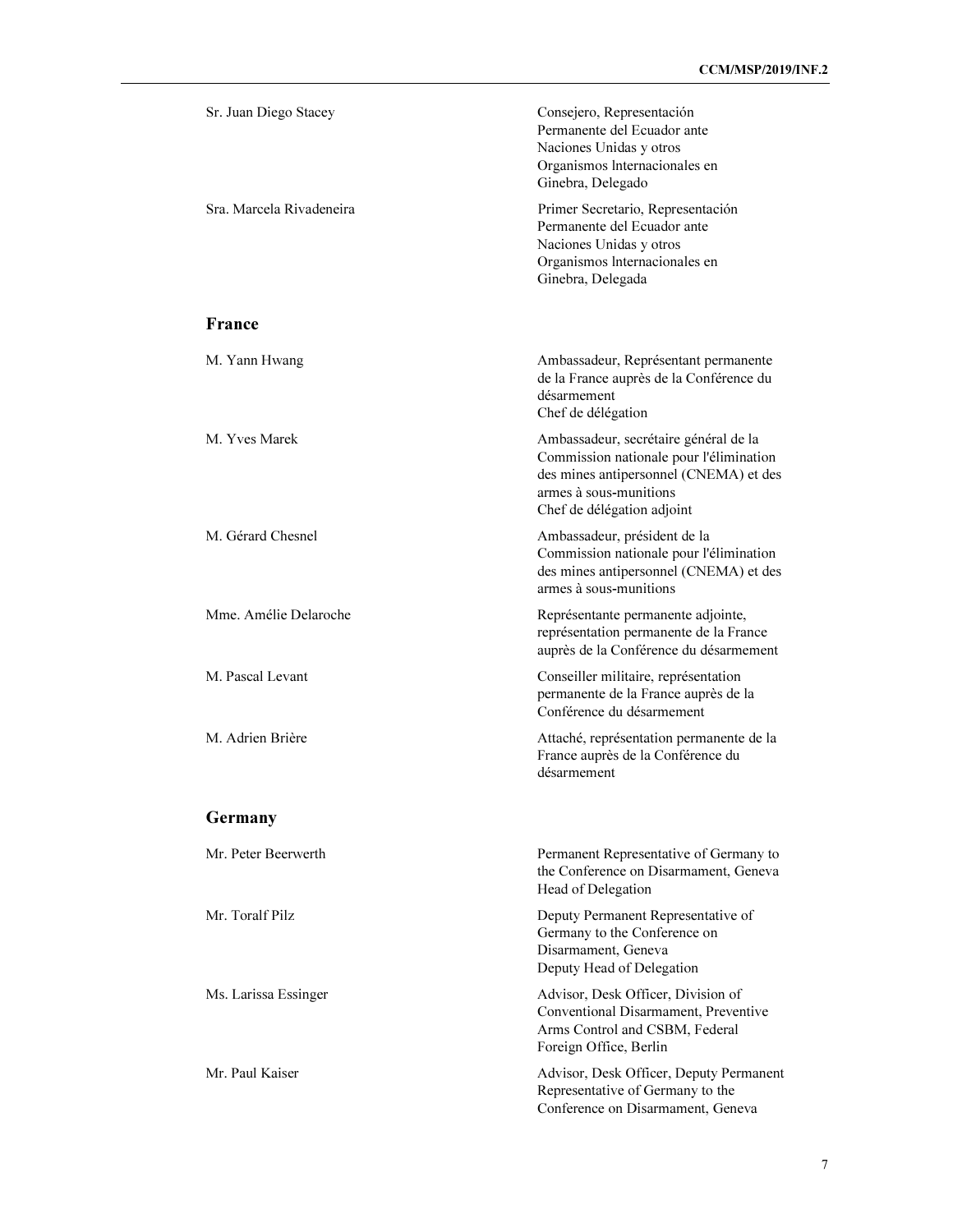## Guatemala

| Sra. Carla María Rodríguez Mancia | Representante Permanente                                                                         |
|-----------------------------------|--------------------------------------------------------------------------------------------------|
| Sr. Luis Erick Gudiel Pineda      | Primer Secretario                                                                                |
|                                   |                                                                                                  |
| <b>Holy See</b>                   |                                                                                                  |
| Monseigneur Mauro Cionini         | Conseiller et Chargé d'Affaires a.i.,<br>Mission permanente du Saint-Siège<br>Chef de Délégation |
| Père Andrea Giovita               | Mission permanente du Saint-Siège                                                                |
| M. Stefano Saldi                  | Attaché, Mission permanente du Saint-<br>Siège                                                   |
| <b>Honduras</b>                   |                                                                                                  |
| Sr. Wilfredo Castro Oyuela        | Coronel de Material de Guerra<br>DEM, Estado Mayor Conjunto de<br>Honduras.                      |
| Sr. Giampaolo Rizzo Alvarado      | Embajador-Representante<br>Permanente de Honduras ante la<br>ONU, Ginebra                        |
| Sr. Carlos Rojas Santos           | Ministro-Misión Permanente de<br>Honduras ante la ONU, Ginebra                                   |
| Sra. Lilian Malexy Juarez         | Primer Secretario-Misión<br>Permanente de Honduras ante la<br>ONU, Ginebra.                      |
| Iraq                              |                                                                                                  |
| Mr. Hussain Alkhateeb             | Ambassador, Permanent<br>Representative of the Republic of<br>Iraq to UNOG                       |
| Mr. Abbas K. Abbas                | Minister Plenipotentiary, D.P.R of<br>the Republic of Iraq to UNOG                               |
|                                   |                                                                                                  |

Mr. Alaa Al-Badri Brigadier general, Ministry of Defence

Mr. Haitham Alqans Director of Operation-Southern Regional Center, Directorate of Mine Action

Ms. Zina Al-Salman First Secretary, Mission of the Republic of Iraq to UNOG

Mr. Mohammed Al-Haidari Third Secretary, Mission of the Republic of Iraq to UNOG

Mr. Michael Gaffey **Ambassador**, Permanent Representative, Permanent Mission, Geneva, Head of Delegation

Ireland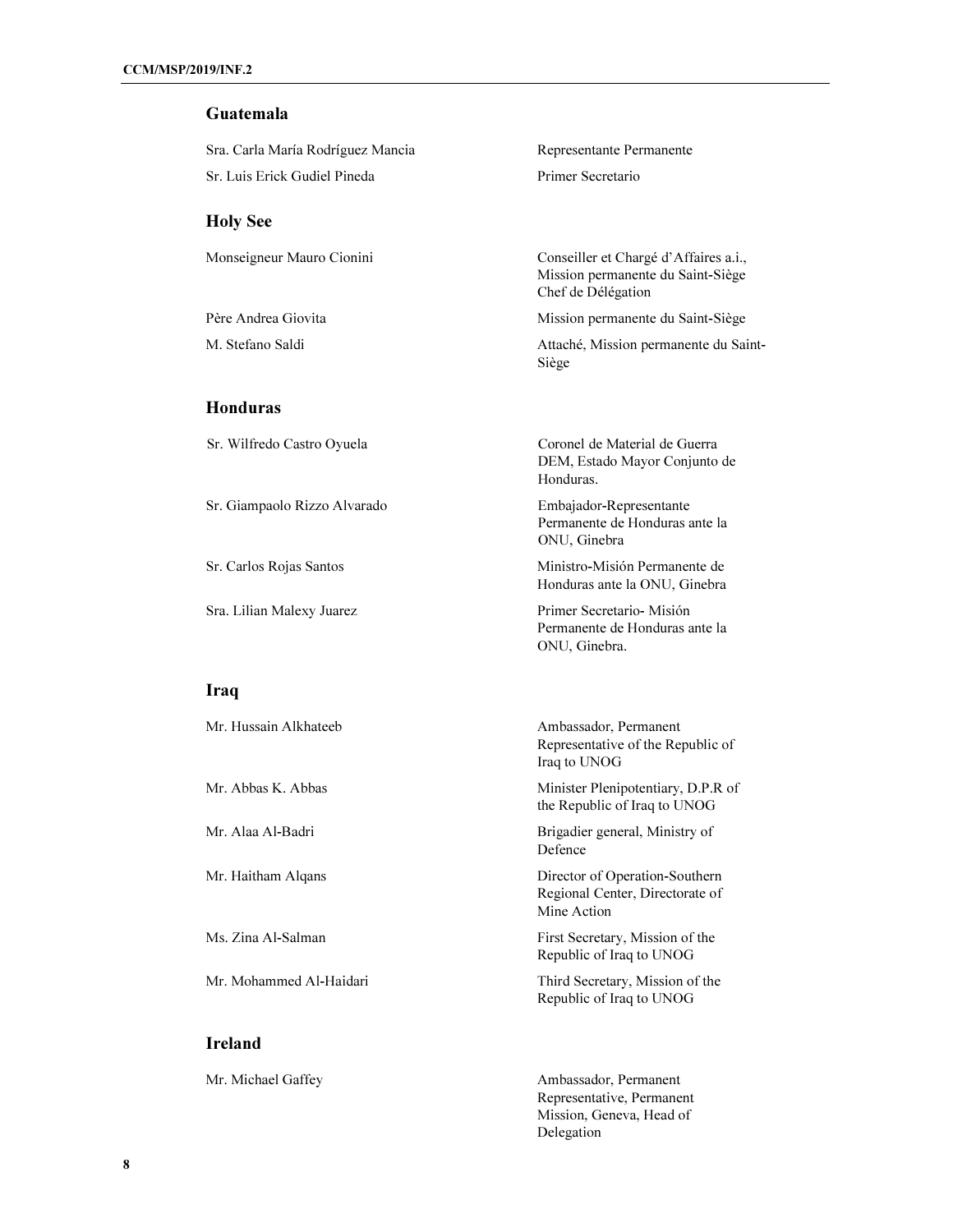| Mr. Jamie Walsh                  | Deputy Permanent Representative<br>to the Conference on<br>Disarmament, Permanent Mission<br>of Ireland to the United Nations<br>Office and Other International<br>Organisations in Geneva |
|----------------------------------|--------------------------------------------------------------------------------------------------------------------------------------------------------------------------------------------|
| Mr. Frank Groome                 | Deputy Director, DNP,<br>Department of Foreign Affairs and<br>Trade                                                                                                                        |
| Mr. James Burke                  | Colonel, Military Adviser,<br>Department of Defence                                                                                                                                        |
| Ms. Leah Murphy                  | Desk Officer, Department of<br>Foreign Affairs and Trade                                                                                                                                   |
| <b>Italy</b>                     |                                                                                                                                                                                            |
| Mr. Gianfranco Incarnato         | Ambassador, Permanent Representative<br>of Italy to the Conference on<br>Disarmament, Head of Delegation                                                                                   |
| Mr. Tancredi Francese            | Deputy Permanent Representative of<br>Italy to the Conference on Disarmament,<br>Deputy Head of Delegation                                                                                 |
| Ms. Silvia Cattaneo              | Attaché for Disarmament Affairs,<br>Expert                                                                                                                                                 |
| Japan                            |                                                                                                                                                                                            |
| Mr. Nobushige Takamizawa         | Ambassador Extraordinary and<br>Plenipotentiary, Permanent<br>Representative, Delegation of<br>Japan to the Conference on<br>Disarmament, Geneva                                           |
| Mr. Kazuhiro Nakai               | Minister, Deputy Permanent<br>Representative, Delegation of<br>Japan to the Conference on<br>Disarmament, Geneva                                                                           |
| Mr. Jun Yamada                   | Colonel (Air), First Secretary and<br>Defense Attaché, Delegation of<br>Japan to the Conference on<br>Disarmament, Geneva                                                                  |
| Ms. Magali Beuchat               | Analyst, Delegation of Japan to the<br>Conference on Disarmament,<br>Geneva                                                                                                                |
| Lao People's Democratic Republic |                                                                                                                                                                                            |

Mr. Kham-Inh Khitchadeth Ambassador, Permanent Representative, Permanent Mission of Lao PDR Mr. Aṅouparb Vongnorkeo Director-General, Department of International Organizations, Ministry of Foreign Affairs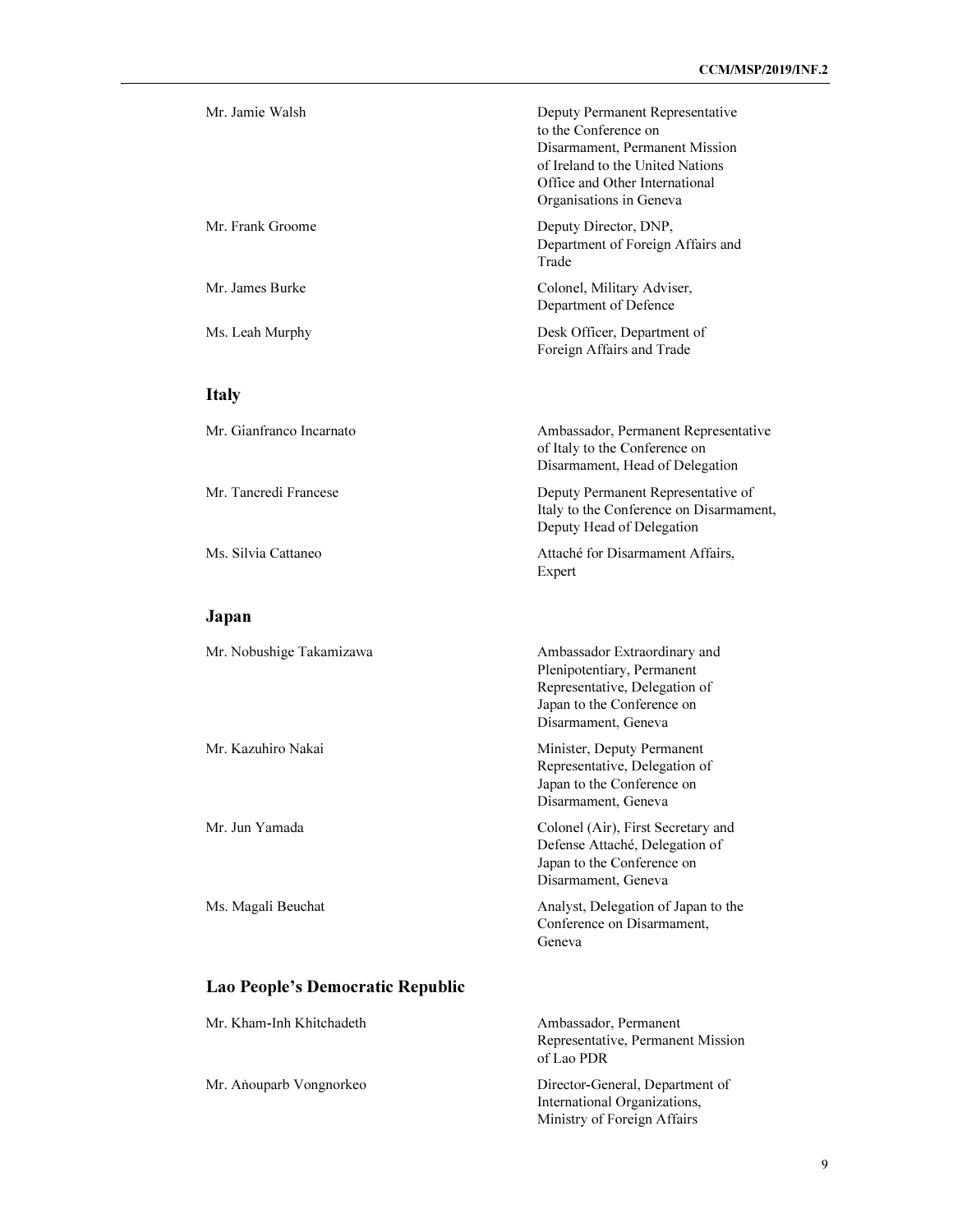| Mr. Chomyaeng Phengthongsawat | Director-General of NRA                                                                                                                                                            |
|-------------------------------|------------------------------------------------------------------------------------------------------------------------------------------------------------------------------------|
| Mr. Bounphamith Somvichith    | UXO Lao National Program<br>Director                                                                                                                                               |
| Mr. Phetsamone Keovongvichith | First Secretary, Permanent Mission<br>of Lao PDR                                                                                                                                   |
| Ms. Moukdavanh Sisoulith      | Director of the Division of the<br>United Nations Political and<br>Security Affairs Department of<br>International Organizations,<br>Ministry of Foreign Affairs                   |
| Mrs. Keepmani Ingxay          | Deputy Director of the Division of<br>International Non-governmental<br>Organizations, Department of<br>International Organizations,<br>Ministry of Foreign Affairs                |
| Ms. Venephet Philathong       | Official, Division of the United<br>Nations Political and Security<br>Affairs Department of<br>International Organizations,<br>Ministry of Foreign Affairs                         |
| Ms. Chithavone Philavanh      | International Treaty Officer, NRA                                                                                                                                                  |
| Lebanon                       |                                                                                                                                                                                    |
| Mr. Salim Baddoura            | Ambassador, Permanent<br>Representative of Lebanon in<br>Geneva, Head of Delegation                                                                                                |
| Mr. Jihad Bechelany           | Brigadier-General, Director of<br>Lebanon Mine Action (LMAC)                                                                                                                       |
| Mr. Fadi Wazen                | Lt. Colonel Operations Section<br>Head, Lebanon Mine Action<br>(LMAC)                                                                                                              |
| Ms Rana El Khoury             | First Secretary, Permanent Mision<br>of Lebanon in Geneva                                                                                                                          |
| Mr Hani Chaar                 | Adviser, Permanent Mission of<br>Lebanon in Geneva                                                                                                                                 |
| Mr. Fadi Abilmona             | Conflict and Recovery Program<br>Manager, Lebanon Mine Action<br>(LMAC)                                                                                                            |
| Lithuania                     |                                                                                                                                                                                    |
| Mr. Andrius Krivas            | Ambassador, Permanent<br>Representative of the Republic of<br>Lithuania to the United Nations<br>Office and Other International<br>Organizations in Geneva (Head of<br>Delegation) |
| Mr. Robertas Rosinas          | Deputy Permanent Representative,                                                                                                                                                   |

Permanent Mission of the Republic of Lithuania to the United Nations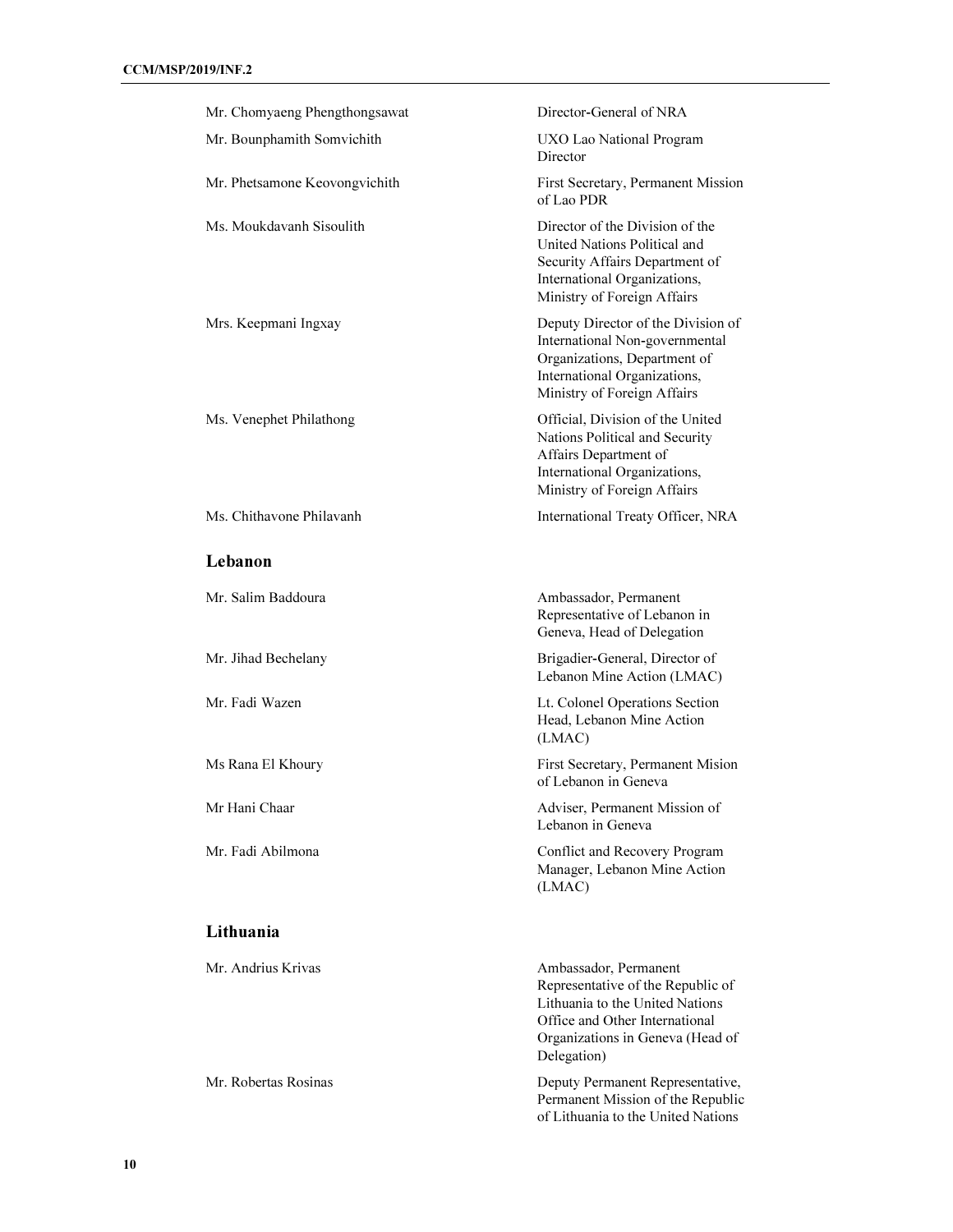|                                         | Office and Other International<br>Organizations in Geneva                                                                                   |
|-----------------------------------------|---------------------------------------------------------------------------------------------------------------------------------------------|
| Ms. Agné Bernadišiūtė                   | Adviser, International Relations<br>and Operations Group of the<br>Ministry of National Defence of<br>the Republic of Lithuania             |
| <b>Mexico</b>                           |                                                                                                                                             |
| Sra. Socorro Flores Liera               | Embajadora, Representante Permanente,<br>Ginebra, Jefa de Delegación                                                                        |
| Sr. Raúl Heredia Acosta                 | Embajador, Representante Permanente<br>Alterno, Jefe de Delegación Alterno                                                                  |
| Sr. Allonso Francisco Martínez Ruiz     | Consejero, Misión Permanente, Ginebra                                                                                                       |
| Sr. Emmanuel de Jesus Camarillo Vazquez | Asesor Militar Misión Permanente,<br>Ginebra                                                                                                |
| Sra. María Pía Gómez Robledo Sánchez    | Misión Permanente, Ginebra                                                                                                                  |
| Monaco                                  |                                                                                                                                             |
| Mme Carole Lanteri                      | Ambassadeur, Représentant Permanent de<br>la Principauté de Monaco auprès de l'Office des<br>Nations Unies en qualité de Chef de délégation |
| M. Gilles Realini                       | Conseiller, Représentant Permanent<br>Adjoint de la Principauté de Monaco auprès de<br>l'Office des Nations Unies                           |
| M. Johannes De Millo Terrazzani         | Conseiller, Mission Permanent Adjoint de la<br>Principauté de Monaco auprès de l'Office des<br>Nations Unies                                |
| Montenegro                              |                                                                                                                                             |
| Mr. Milorad Šćepanović                  | Ambassador, Permanent<br>Representative of Montenegro to<br>UN, Geneva, Head of delegation                                                  |
| Mr. Milovan Joksimović                  | Head of UXO, National Contact<br>Person for CCM, Directorate for<br>Emergency Management, Ministry<br>of Interior                           |
| Mr. Nikola Ražnatović                   | First Secretary, Permanent<br>Representative of Montenegro to<br>UN, Geneva                                                                 |
| Mozambique                              |                                                                                                                                             |
| Mr. Amadeu Paulo Samuel Da Conceição    | Ambassador, Permanent<br>Representative, Permanent Mission<br>of the Republic of Mozambique in<br>Geneva                                    |
| Mr. Jamie Valente Chissano              | Minister Plenipotentiary,                                                                                                                   |

Permanent Mission of the Republic of Mozambique in Geneva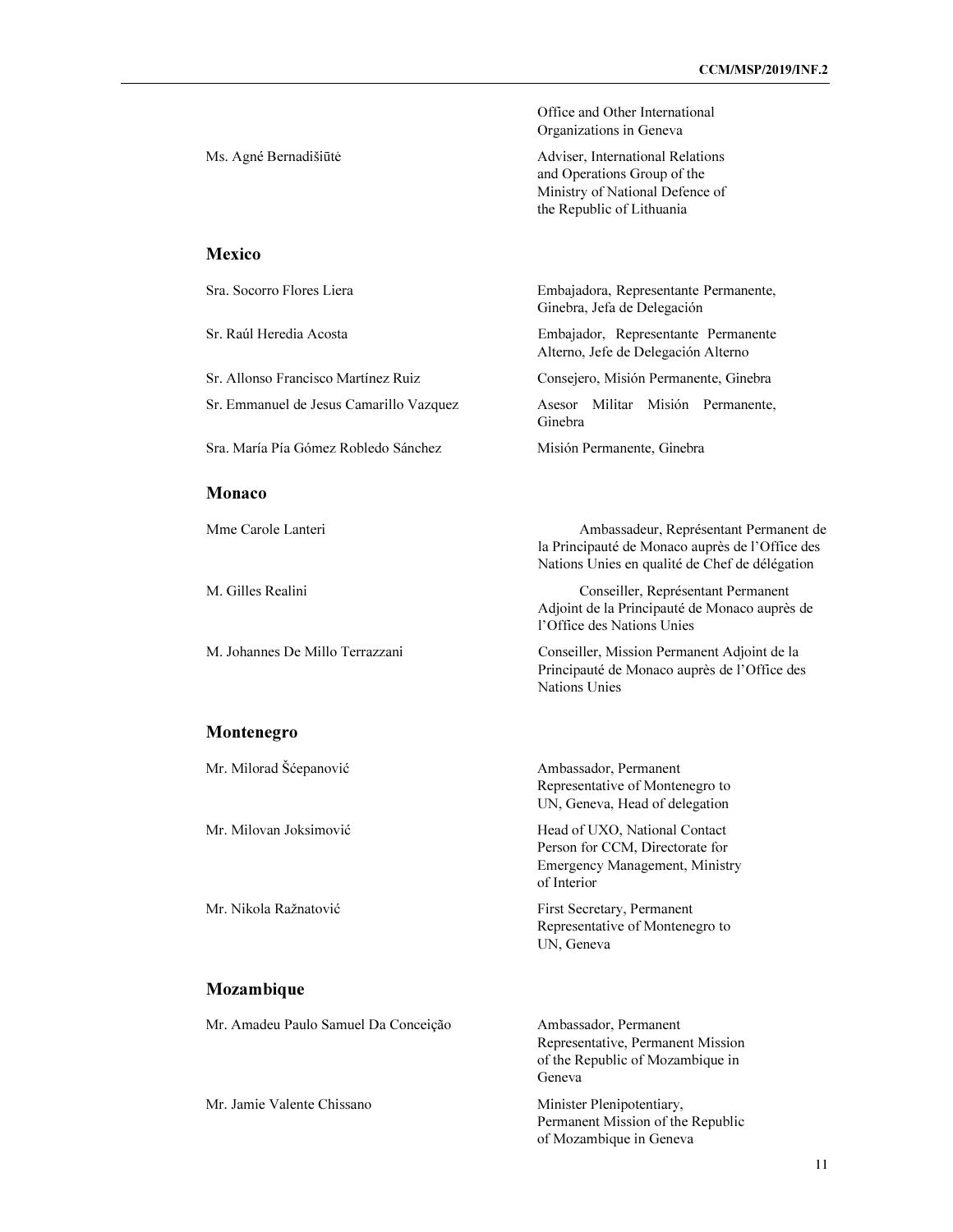| Mr. Ligia Chamo           | Head of Repartition, Quality<br>Control Assurance                                                                                              |
|---------------------------|------------------------------------------------------------------------------------------------------------------------------------------------|
| <b>Namibia</b>            |                                                                                                                                                |
| Mr. Penda Naanda          | Permanent Representative of Namibia<br>to the United Nations, Geneva, Head<br>of Delegation                                                    |
| Mr. Piteimo M Hainyanyula | Lt. Col, Alternate Head of Delegation                                                                                                          |
| Mr. Collin Namalambo      | Delegate                                                                                                                                       |
| <b>Netherlands</b>        |                                                                                                                                                |
| Mr. Robert Jan Gabriëlse  | Permanent Representative to the Conference<br>on Disarmament, Disarmament Ambassador<br>at large, Head of Delegation                           |
| Ms. Sachi Claringbould    | Deputy Permanent Representative to the<br>Conference on Disarmament, First Secretary,<br>Alternate Head of Delegation                          |
| Mr. Reint Vogelaar        | First Secretary of the Permanent<br>Representative to the Conference on<br>Disarmament, Alternate Head of Delegation                           |
| Ms. Astrid Ong            | Policy Officer, Ministry of Foreign Affairs                                                                                                    |
| Mr. Eddy Jolink           | Advisor, Royal Dutch Navy                                                                                                                      |
| Ms Elizabeth Bosman       | Assistant, Permanent Representation                                                                                                            |
| <b>New Zealand</b>        |                                                                                                                                                |
| Ms. Dell Higgie           | Permanent Representative to the Conference<br>on Disarmament, New Zealand Permanent<br>Mission, Geneva; Head of Delegation                     |
| Ms. Charlotte Skerten     | Deputy Permanent Representative to the<br>Conference on Disarmament, New Zealand<br>Permanent Mission, Geneva; Alternate Head<br>of Delegation |
| <b>North Macedonia</b>    |                                                                                                                                                |
| Ms. Natasha Hroneska      | Counsellor, Chargé d'Affaires a.i.,<br>at the Permanent Mission of the<br>Republic of North Macedonia in<br>Geneva, Head of delegation         |
| Mr. Burim Bilali          | Second Secretary at the Permanent<br>Mission of the Republic of North<br>Macedonia in Geneva, Member of<br>delegation                          |
| Ms. Sejhan Zejnel         | Third Secretary at the Permanent<br>Mission of the Republic of North<br>Macedonia in Geneva, Member of<br>delegation                           |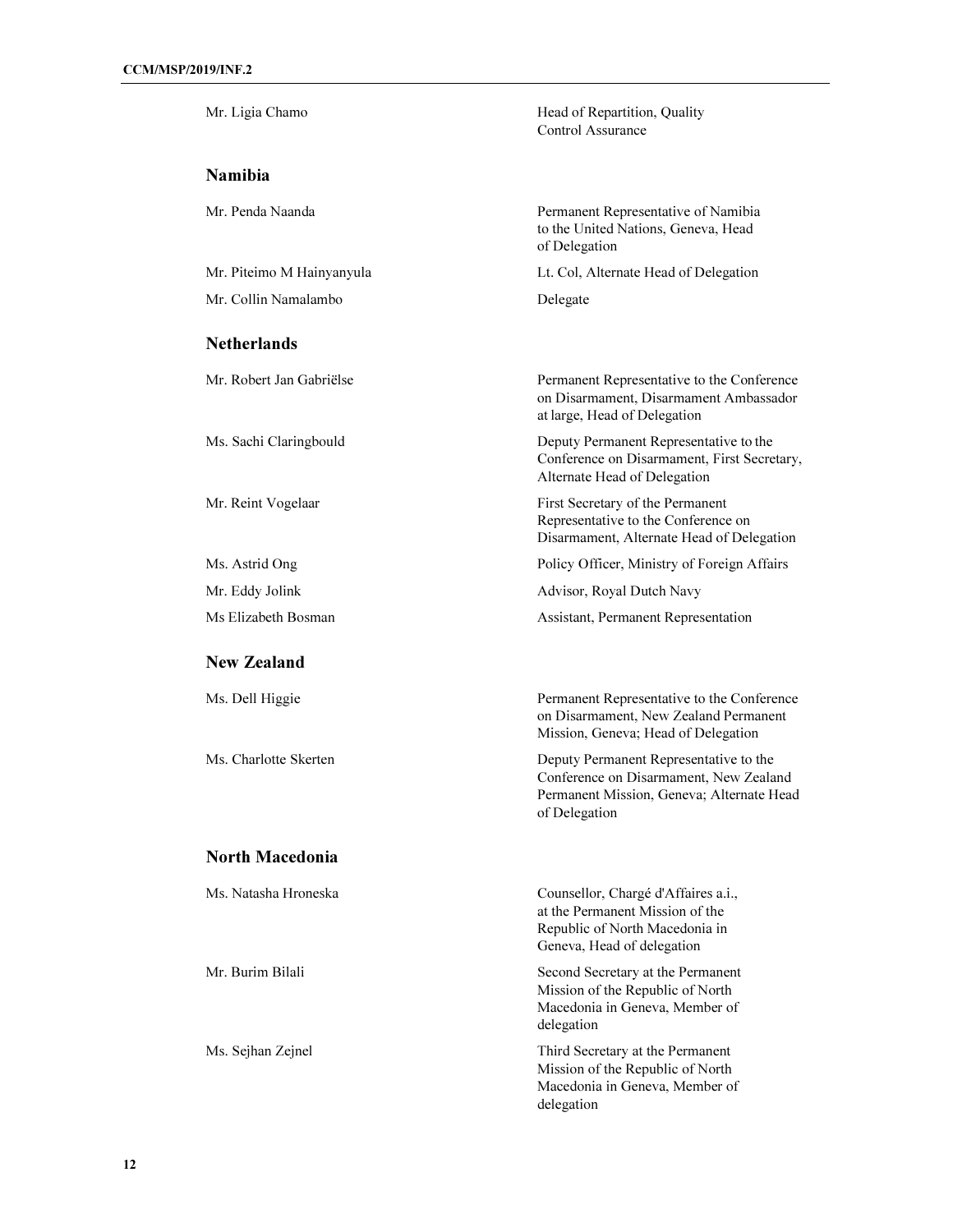# Norway

| Mr. Hans Brattskar            | Ambassador, Permanent<br>Representative, Permanent<br>Mission of Norway, Head of<br>Delegation          |
|-------------------------------|---------------------------------------------------------------------------------------------------------|
| Ms. Ingunn Vatne              | Minister Counsellor, Permanent<br>Mission of Norway, Geneva                                             |
| Ms. Ingrid Schøyen            | Senior Adviser, Ministry of<br>Foreign Affairs, Oslo                                                    |
| Ms. Elsa Marie Mohr Nordviste | Adviser, Ministry of Foreign<br>Affairs, Oslo                                                           |
| Ms. Hana Ryba Cervenka        | First Secretary, Permanent Mission<br>of Norway, Geneva                                                 |
| Ms. Thea Katrin Mjelstad      | Advisor, Permanent Mission of<br>Norway, Geneva                                                         |
| Panama                        |                                                                                                         |
| Mr. Rolando Pinzón            | Consejero de la Misión Permanente<br>de Panamá ante la Oficina de las<br>Naciones Unidas en Ginebra     |
| Mr. Guillermo Crespo          | Agregado de la Misión Permanente<br>de Panamá ante la Oficina de las<br>Naciones Unidas en Ginebra      |
| Peru                          |                                                                                                         |
| Sra. Silvia Alfaro            | Embajadora, Representante<br>Permanente, quien la presidirá                                             |
| Sr. Ricardo Salamanca         | Ministro Consejero, Subdirector de<br>Acción contra Minas Antipersonal,<br>del Ministerio de Relaciones |

Sr. César Aréstegui Consejero, funcionario de la

# Philippines

| Mr. Evan P. Garcia            | Ambassador, Permanent             |  |
|-------------------------------|-----------------------------------|--|
|                               | Representative, Philippine        |  |
|                               | Mission, Geneva,                  |  |
|                               | Head of Delegation                |  |
| Ms. Maria Teresa T. Almojuela | Deputy Permanent Representative   |  |
|                               | Philippine Mission, Geneva,       |  |
|                               | Alternate Head of Delegation      |  |
| Mr. Bruce S. Concepcion       | Adviser, Special Envoy, CSEE,     |  |
|                               | CSP, Office of the Special Envoy  |  |
|                               | on Transnational Crime, Office of |  |

Exteriores

the President

Representación Permanente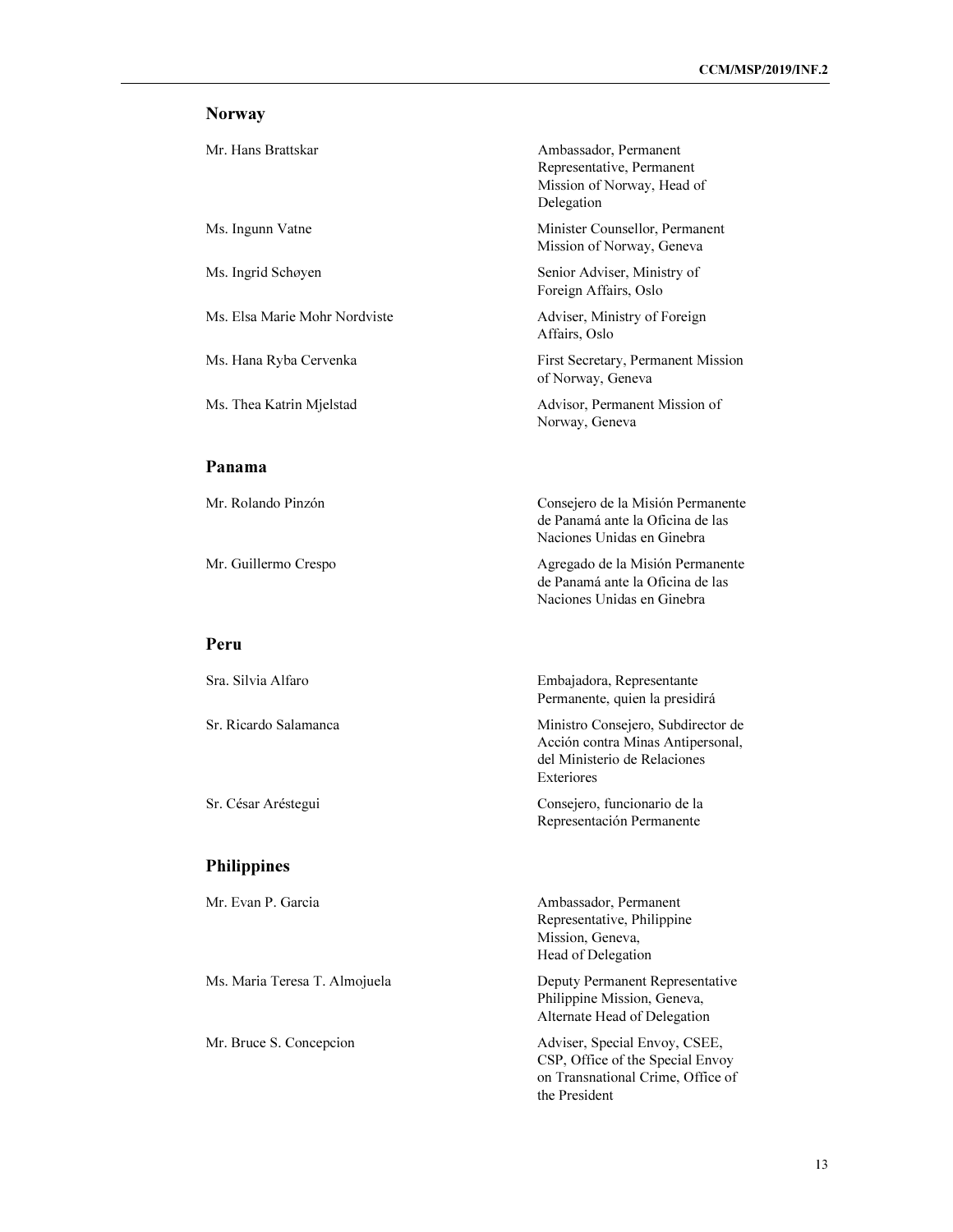| Mr. Fernando V. Felipe PA        | Colonel, Adviser, Commander,<br>Armed Forces of the Philippines-<br>Munitions Control Center                                                                                                                   |
|----------------------------------|----------------------------------------------------------------------------------------------------------------------------------------------------------------------------------------------------------------|
| Mr. Enrik Fort Revillas          | Adviser, Third Secretary and Vice<br>Consul, Administrative Officer,<br>Philippine Mission in Geneva                                                                                                           |
| Ms. Divina Trinidad S. Carolino  | Adviser, Attaché, Philippine<br>Mission in Geneva                                                                                                                                                              |
| Portugal                         |                                                                                                                                                                                                                |
| Ms. Ana Luisa Nunes Barata       | Counsellor, Permanent Mission of<br>Portugal, Geneva                                                                                                                                                           |
| Ms. Ana Rute Ferreira            | Intern, Permanent Mission of<br>Portugal                                                                                                                                                                       |
| <b>San Marino</b>                |                                                                                                                                                                                                                |
| M. Marcello Beccari              | Ambassadeur, Représentant<br>permanent de la République de<br>Saint Marin auprès des Nations<br>Unies à Genève et des autres<br>Organisations Internationales en<br>Suisse<br>Head of Delegation               |
| Mme. Anita Dedic                 | Assistante administrative                                                                                                                                                                                      |
| Mme. Sofia Galeotti              | Stagiaire                                                                                                                                                                                                      |
| Senegal                          |                                                                                                                                                                                                                |
| M. Coly Seck                     | Ambassadeur, Représentant<br>Permanent du Sénégal auprès de<br>l'Office des Nations Unies, Genève                                                                                                              |
| M. François Michel Moundor Diene | Premier Conseiller à la Mission<br>Permanente du Sénégal auprès de<br>l'Office des Nations Unies, Genève                                                                                                       |
| <b>Slovakia</b>                  |                                                                                                                                                                                                                |
| Mr. Juraj Podhorsky              | Ambassador Extraordinary and<br>Plenipotentiary, Permanent<br>Representative of the Slovak<br>Republic to the United Nations<br>Office and other International<br>Organisations, Geneva, Head of<br>Delegation |
| Mr. Miroslav Gutten              | Second Secretary, Permanent<br>Mission of the Slovak Republic to<br>the United Nations Office and<br>other International Organisations,<br>Geneva                                                              |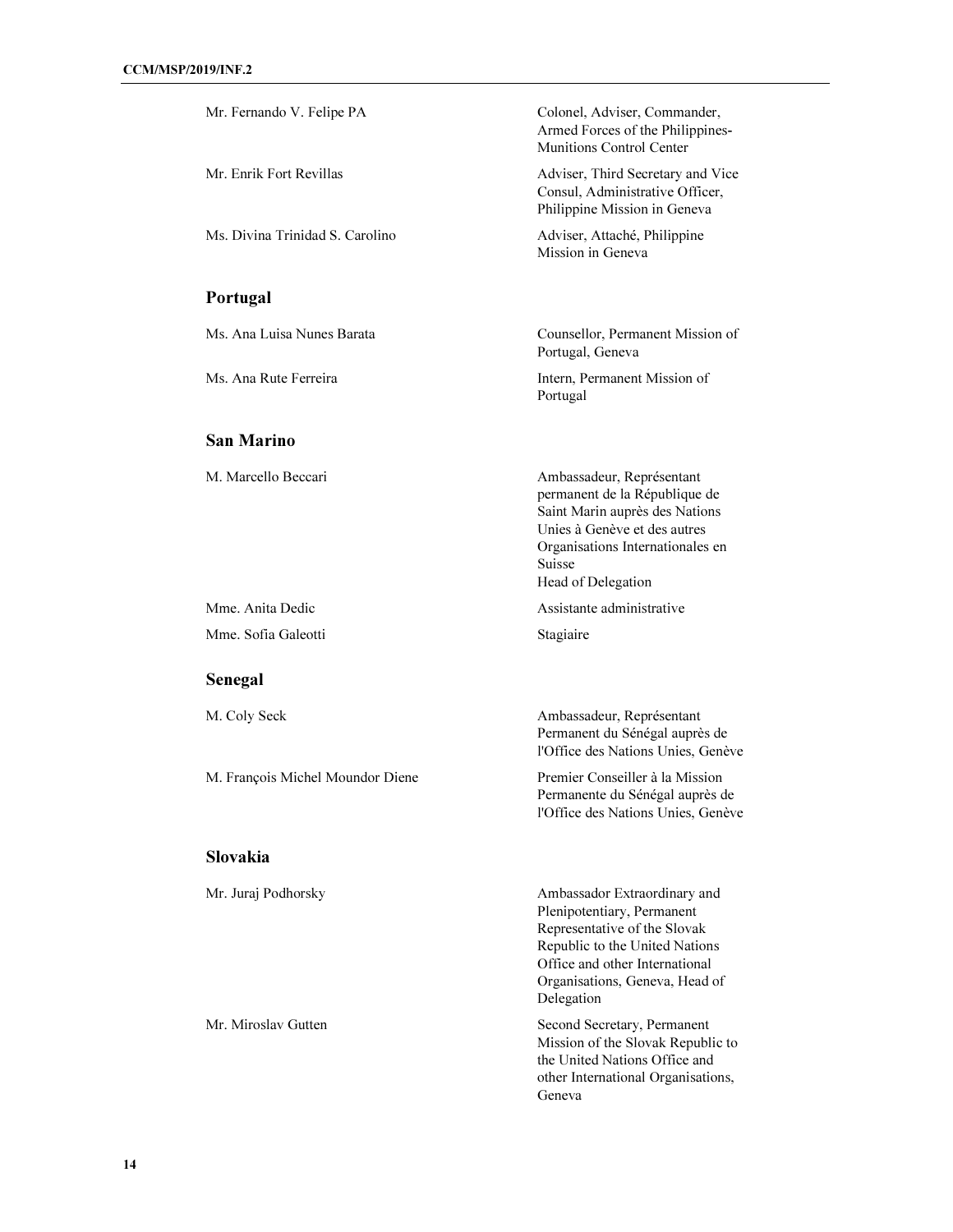| Mr. Zsolt Pasztorek                        | <b>International Relations</b><br>Department, Ministry of Defence<br>of the Slovak Republic                                                                         |
|--------------------------------------------|---------------------------------------------------------------------------------------------------------------------------------------------------------------------|
| <b>Slovenia</b>                            |                                                                                                                                                                     |
| Ms. Jelka Travnik                          | Minister Plenipotentiary, charge<br>d'affaires a.i. of the Republic of<br>Slovenia to the United Nations<br>Office and other International<br>Organizations, Geneva |
| Mr. Gregor Jenco                           | Attaché, Ministry of Foreign<br>Affairs of the Republic of Slovenia                                                                                                 |
| Ms. Nika Aupič                             | Secretary, Disarmament and Non-<br>Proliferation, Ministry of Defence<br>of the Republic of Slovenia                                                                |
| <b>South Africa</b>                        |                                                                                                                                                                     |
| Ms. Nozipho Joyce Mxakato-Diseko           | Ambassador, Permanent<br>Representative, Permanent<br>Mission of South Africa, Geneva<br>Head of Delegation                                                         |
| Ms. Nelia Barnard                          | Deputy Permanent Representative,<br>Permanent Mission of South<br>Africa, Geneva                                                                                    |
| Mr. Angus September                        | Counsellor: Disarmament,<br>Permanent Mission of South<br>Africa, Geneva                                                                                            |
| Mr. Shuaib Mahomed                         | First Secretary: Disarmament,<br>Permanent Mission of South<br>Africa, Geneva                                                                                       |
| Spain                                      |                                                                                                                                                                     |
| Sr. Ignacio Sánchez de Lerín García-Ovies  | Representante Permanente Adjunto<br>para Asuntos de Desarme,<br>Representación Permanente de<br>España, Ginebra                                                     |
| Sr. Juan Manglano Aboin                    | Consejero, Representación<br>Permanente de España, Ginebra                                                                                                          |
| Sra. Lucía Barroeta Fernández del Castillo | Asistente, Representación<br>Permanente de España, Ginebra                                                                                                          |
| Sra. María Camila García Mariño            | Asistente, Representación<br>Permanente de España, Ginebra                                                                                                          |

## Sri Lanka

Mr. A.L.A. Azeez Permanent Representative of Sri Lanka to the United Nations Office in Geneva and other International Organizations in Switzerland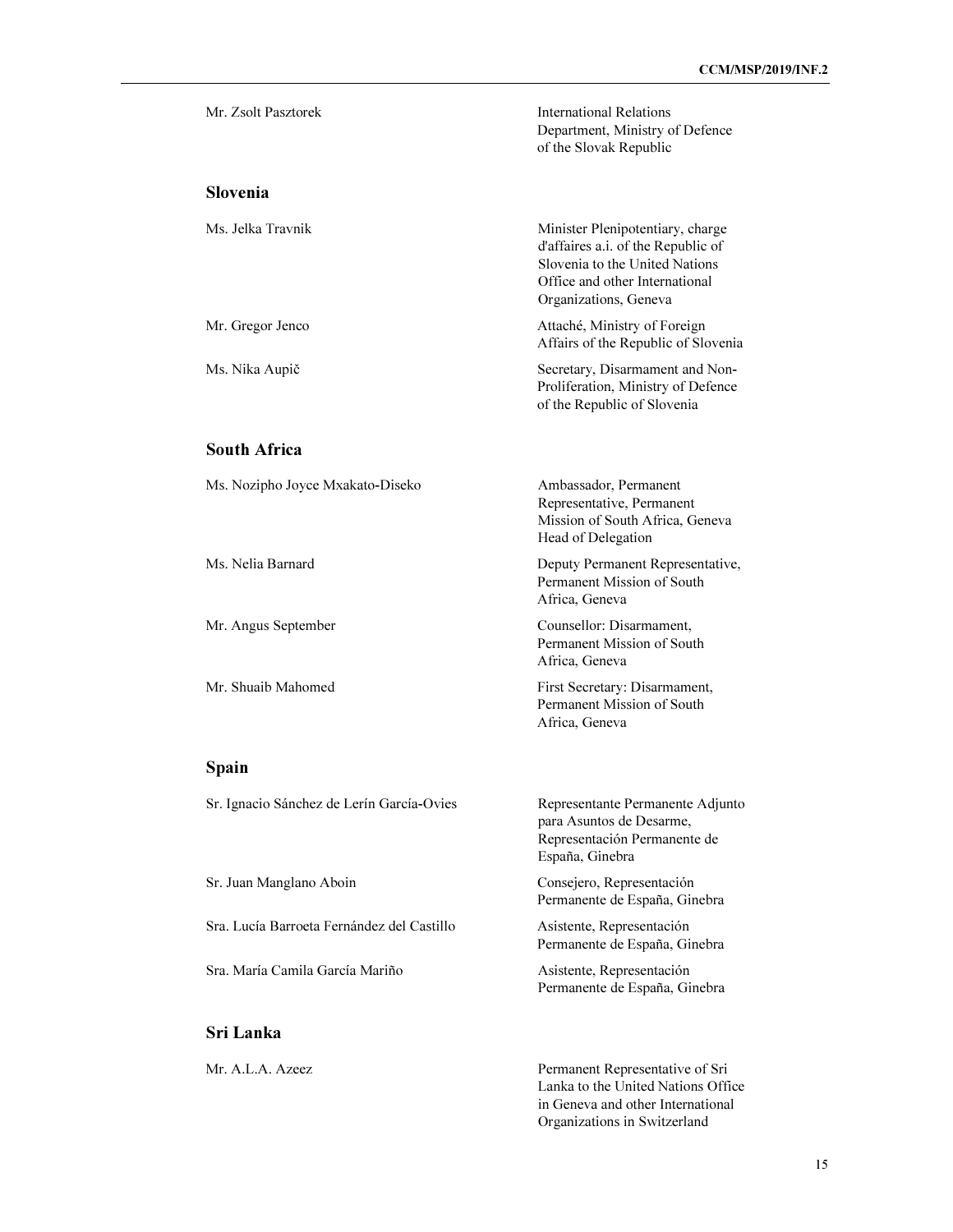| Ms. Dayani Mendis         | Deputy Permanent Representative,<br>Permanent Mission of Sri Lanka                                                                                                                                                                                           |
|---------------------------|--------------------------------------------------------------------------------------------------------------------------------------------------------------------------------------------------------------------------------------------------------------|
| Mr. T.J. Kodithuwakku     | RWP, RSP, ndu, Military Liaison<br>Officer, Ministry of Defence                                                                                                                                                                                              |
| Ms. Shashika Somaratne    | Minister Counsellor, Permanent<br>Mission of Sri Lanka                                                                                                                                                                                                       |
| Ms. Dulmini Dahanayake    | Second Secretary, Permanent<br>Mission of Sri Lanka                                                                                                                                                                                                          |
| Ms. Rajmi Manatunga       | Second Secretary, Permanent<br>Mission of Sri Lanka                                                                                                                                                                                                          |
| Ms. Piyumali Dissanayake  | Permanent Mission of Sri Lanka                                                                                                                                                                                                                               |
| <b>State of Palestine</b> |                                                                                                                                                                                                                                                              |
| Mr. Ibrahim Musa          | Counsellor                                                                                                                                                                                                                                                   |
| Mr. Mohamad Morra         | <b>First Secretary</b>                                                                                                                                                                                                                                       |
| <b>Sweden</b>             |                                                                                                                                                                                                                                                              |
| Ms. Sara Lindgren         | Permanent Mission of Sweden,<br>Geneva<br>Head of Delegation                                                                                                                                                                                                 |
| Mr. Lars Olsson           | Lt. Col, Arms Control Division,<br>Swedish Armed Forces, HQ,<br>Stockholm                                                                                                                                                                                    |
| Mr. Mikael Blomberg       | Major, Arms Control Division,<br>Swedish Armed Forces, HQ,<br>Stockholm                                                                                                                                                                                      |
| <b>Switzerland</b>        |                                                                                                                                                                                                                                                              |
| M. Félix Baumann          | Ambassadeur, Représentant<br>permanent de la Suisse auprès de<br>la Conférence du désarmement,<br>Mission permanente de la Suisse<br>auprès de l'Office des Nations<br>Unies et des autres organisations<br>internationales, Genève<br>Chef de la délégation |
| M. Laurent Masmejean      | Représentant permanent adjoint<br>auprès de la Conférence du<br>désarmement, Mission permanente<br>de la Suisse auprès de l'Office des<br>Nations Unies et des autres<br>organisations internationales,<br>Genève                                            |
| M. Vincent Choffat        | Conseiller militaire, Mission<br>permanente de la Suisse auprès de<br>l'Office des Nations Unies et des<br>autres organisations<br>internationales, Genève                                                                                                   |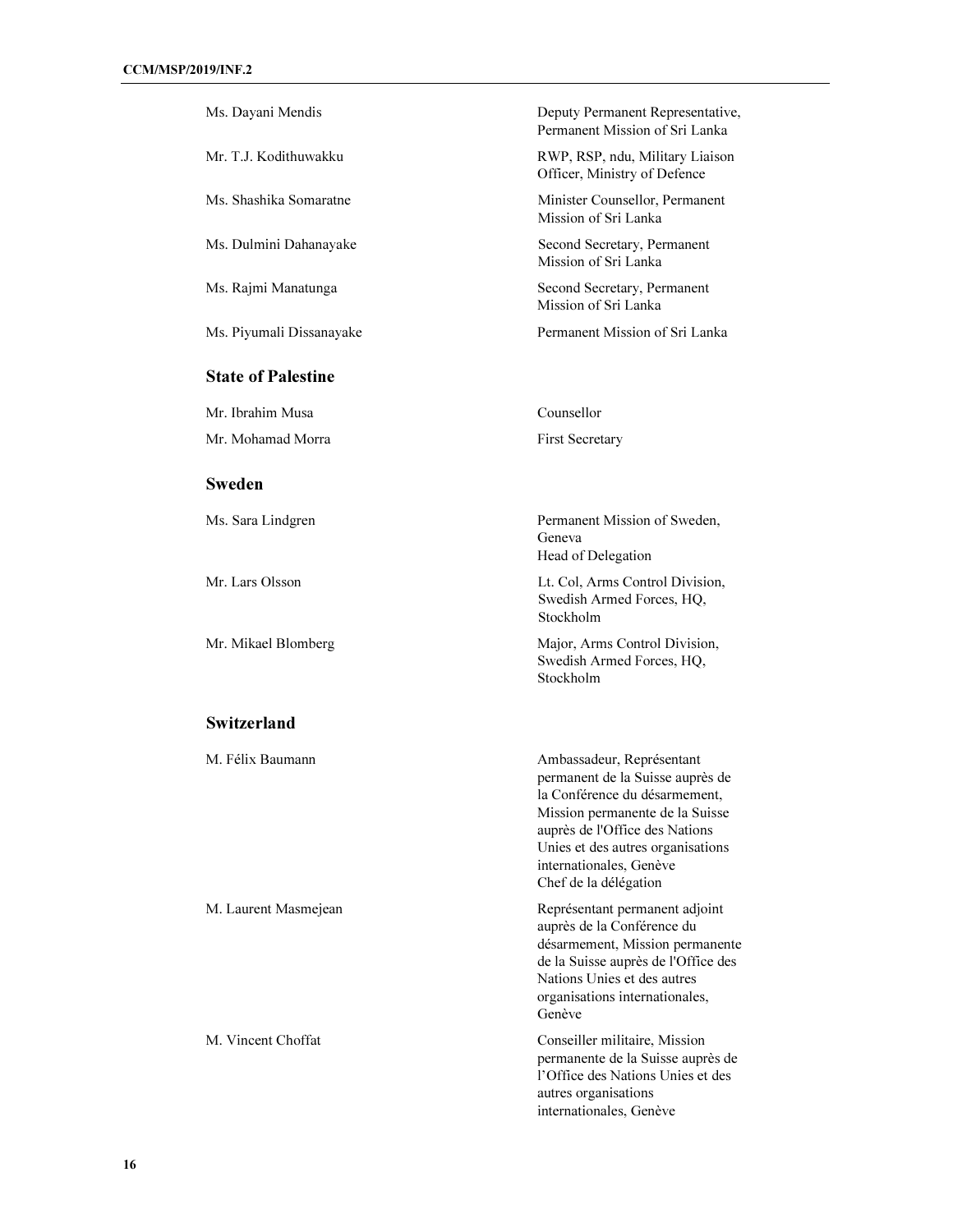| M. Michael Siegrist   | Collaborateur juridique, Section<br>droit international humanitaire et<br>justice pénale internationale,<br>Direction du droit international<br>public, Département fédéral des<br>affaires étrangères, Berne |
|-----------------------|---------------------------------------------------------------------------------------------------------------------------------------------------------------------------------------------------------------|
| M. Alessandro Palmoso | Responsable de programme,<br>Section politique humanitaire,<br>Division Sécurité humaine,<br>Département fédéral des affaires<br>étrangères, Berne                                                            |
| Mme Aline Berdoz      | Chargée de programme, Mission<br>permanente de la Suisse auprès de<br>l'Office des Nations Unies et des<br>autres organisations<br>internationales, Genève                                                    |

## Tunisia

| M. Sami Nagga             | Chargé d'Affaires a.i. de la<br>Mission Permanente de Tunisie<br>auprès de l'Office des Nations<br>Unies à Genève et des autres<br>Organisations internationales en<br><b>Suisse</b> |
|---------------------------|--------------------------------------------------------------------------------------------------------------------------------------------------------------------------------------|
| Mme. Mouna Mcharek Hadiji | Ministre Plénipotentiaire à la<br>Mission Permanente de Tunisie<br>auprès de l'Office des Nations<br>Unies à Genève et des autres<br>Organisations internationales en<br>Suisse      |

# United Kingdom of Great Britain and Northern Ireland

| Mr. Aidan Liddle     | Permanent Representative to the<br>Conference on Disarmament, Head of<br>Delegation                                 |
|----------------------|---------------------------------------------------------------------------------------------------------------------|
| Mr. Simon Cleobury   | Deputy Permanent Representative to the<br>Conference on Disarmament, Geneva                                         |
| Mr. Matthew Gorman   | First Secretary, UK Permanent<br>Representation to the Conference on<br>Disarmament                                 |
| Ms. Eleonora Saggese | Disarmament and Arms Control<br>Attaché, UK Permanent Representation<br>to the Conference on Disarmament,<br>Geneva |
| Ms. Natasha Smith    | Disarmament and Arms Control Intern,<br>UK Permanent Representation to the<br>Conference on Disarmament, Geneva     |
|                      |                                                                                                                     |

# Uruguay

| Sr. Ricardo González Arenas | Embajador, Representante |
|-----------------------------|--------------------------|
|                             | Permanente               |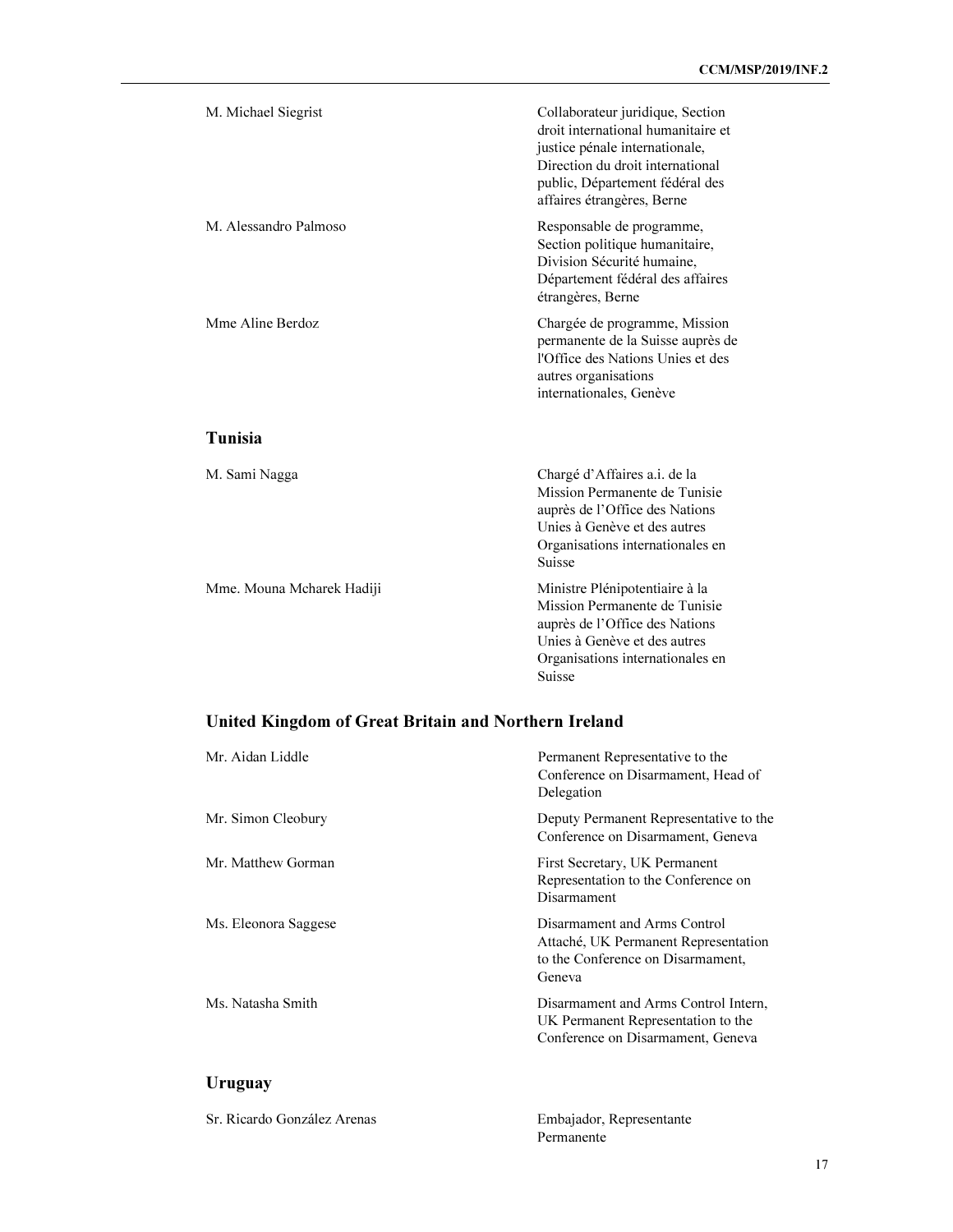| Sra. Alejandra Costa         | Ministra, Representante<br>Permanente Alterna                                            |
|------------------------------|------------------------------------------------------------------------------------------|
| Sra. Soledad Martinez        | Consejera                                                                                |
| Sra. Valentina Sierra        | <b>Secretaria</b>                                                                        |
| <b>Zambia</b>                |                                                                                          |
| Mrs. Martha Lungu Mwitumwa   | Permanent Representative,<br>Permanent Mission of Zambia.<br>Geneva                      |
| Mrs. Dyriss Kabwita Simasiku | Assistant Director, Zambia Mine<br>Action Centre, Ministry of Foreign<br>Affairs, Lusaka |
| Ms. Chileshe Veronica Nkole  | First Secretary, Permanent Mission<br>of Zambia, Geneva                                  |

# B. States which have ratified or acceded to the Convention, but for which it is not yet in force

# C. Signatory States

Angola

| Mr. João Carlos da Silva                | Member of the ANCAD<br>Head of Delegation                                                           |
|-----------------------------------------|-----------------------------------------------------------------------------------------------------|
| Mr. Abreu Pereira Calucango             | Colonel, National Defense<br>Ministry of Republic of Angola                                         |
| Mr. Jesualdo Felino Jeremias Cambuta    | Lieutenant, National Defense Mr.<br>João Carlos da Silva Member of<br>the ANCAD, Head of Delegation |
| Mr. António Jaime                       | Counselor, Permanent Mission of<br>Angola in Geneva                                                 |
| <b>Democratic Republic of the Congo</b> |                                                                                                     |
| M. Sudi Alimasi Kimputu                 | Coordinateur National du Centre<br>Congolais de Lutte Antimines                                     |
| Mme Konde Mariam Falonne                | Chef de Service genre et Lutte<br>Antimines                                                         |
| M. Kasembe Okenge Cyprien               | Chargé des questions d'Assistance<br>aux victimes                                                   |
| Haiti                                   |                                                                                                     |
| M. Max Boutin                           | Conseiller à la Mission<br>Permanente du Ministère des                                              |

Affaires Etrangères et des Cultes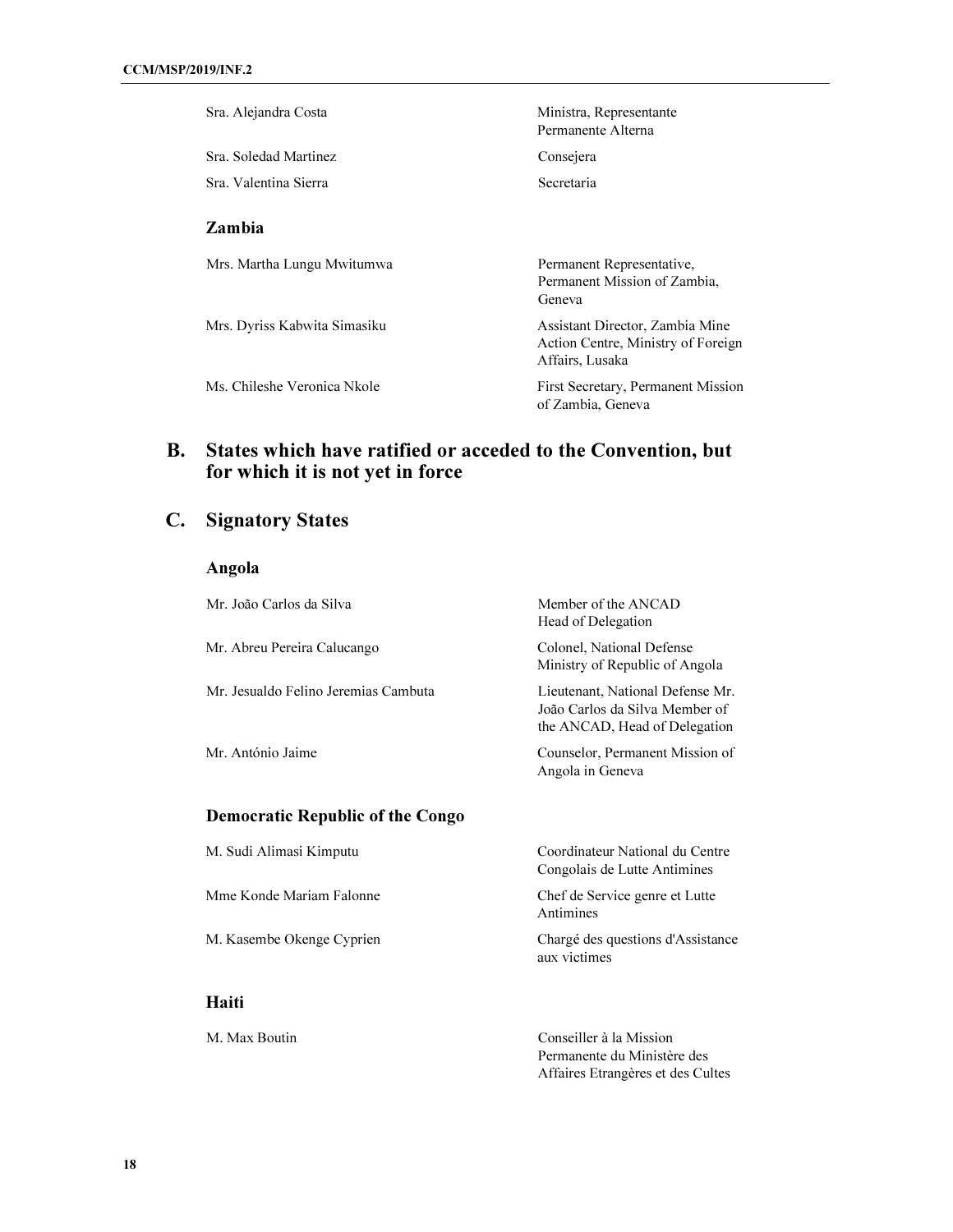| Mme Bernite François Lazare | Attaché à la Direction des<br>Institutions internationales,<br>Congrès et Conférences du<br>Ministère des Affaires Etrangères<br>et des Cultes |
|-----------------------------|------------------------------------------------------------------------------------------------------------------------------------------------|
| <b>Nigeria</b>              |                                                                                                                                                |
| Mr. Audu Ayinla Kadiri      | Ambassador, Permanent<br>Representative, Permanent Mission<br>of the Nigeria, Geneva<br>Head of Delegation                                     |
| Mrs. Nuratu J. Batagarawa   | Permanent Secretary, Ministry of<br>Defence Head of Delegation                                                                                 |
| Mr. Alex Oriaku             | Minister, Permanent Mission of<br>Nigeria, Geneva                                                                                              |
| Mr. Ode Ikwe                | Counsellor, Permanent Mission of<br>Nigeria, Geneva                                                                                            |
| Mr. Ajayi Olajide           | Ministry of Defence, Abuja                                                                                                                     |
| Mr. Ismaila Okunlola        | Ministry of Defence, Abuja                                                                                                                     |

São Tomé e Príncipe

Mr. Carlos Manuel Moreno Minister Plenipotentiary at the Ministry of Foreign Affairs and Communities

Ms. Florence Tanko Ministry of Defence, Abuja

#### United Republic of Tanzania

Mr. Mellami Sailevu Lukumay Senior Official, Ministry of

Defence and National Service

## D. Other observer States and entities

#### Argentina

| Sra. María Schiaffino        | Consejero, Misión Permanente en<br>Ginebra                                                                                                                                                                        |
|------------------------------|-------------------------------------------------------------------------------------------------------------------------------------------------------------------------------------------------------------------|
| Sr. Leandro Martín Abbenante | Secretario de Embajada, Misión<br>Permanente en Ginebra                                                                                                                                                           |
| Azerbaijan                   |                                                                                                                                                                                                                   |
| Mr. Vagif Sadigov            | Ambassador Extraordinary and Plenipotentiary,<br>Permanent Representative of the Republic of<br>Azerbaijan to United Nations Office and other<br>international organizations in Geneva, Head of<br>the Delegation |
| Mr. Yusif Huseynov           | Third Secretary of the Permanent Mission                                                                                                                                                                          |
|                              |                                                                                                                                                                                                                   |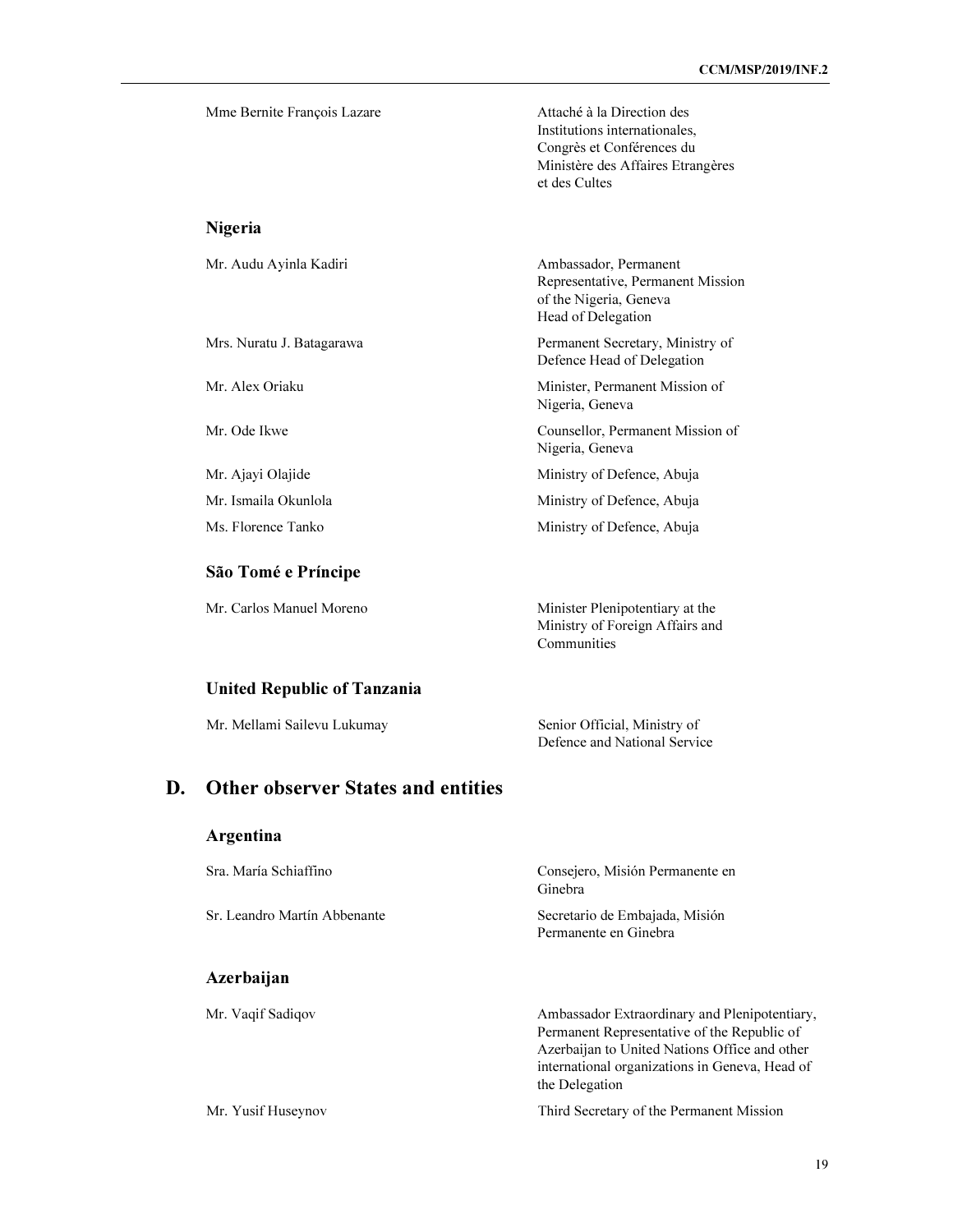#### Bangladesh

#### Bhutan

Mr. Ashraful Islam Group Captain Md., afwc, psc, Engg

Mr. Sangay Needup Senior Desk Officer, Political and International Security Division, Multilateral Department, Foreign Ministry

for National Defense

#### China

| Mr. Li Song     | Ambassador, Permanent Mission<br>at Geneva<br>Head of Delegation       |
|-----------------|------------------------------------------------------------------------|
| Mr. Wu Chengmai | First Secretary, Permanent Mission<br>at Geneva                        |
| Mr. Li Xiaoyang | Second Secretary, Ministry of<br>Foreign Affairs                       |
| Mr. Wu Di       | Official, State Administration for<br>Science, Technology and Industry |

### Finland

| Ms. Terhi Hakala     | Ambassador, Permanent Mission of<br>Finland, Geneva         |
|----------------------|-------------------------------------------------------------|
| Mr. Kimmo Laukkanen  | Minister Counsellor Permanent Mission<br>of Finland, Geneva |
| Mr. Vesa Puoskari    | Special Advisor, Permanent Mission of<br>Finland, Geneva    |
| Ms. Katriina Mattila | Attaché, Permanent Mission of Finland,<br>Geneva            |
| -----                |                                                             |

#### Maldives

Mr. Mohamed Shareef Colonel

### Mongolia

Mr. Lundeg Purevsuren Ambassador Extraordinary and Plenipotentiary, Permanent Representative of Mongolia to the United Nations Office, World Trade Organization and other international organizations in Geneva Head of Delegation

Mrs. Shagdar Rinchyenmyadag Permanent Representative of Mongolia to the United Nations Office, World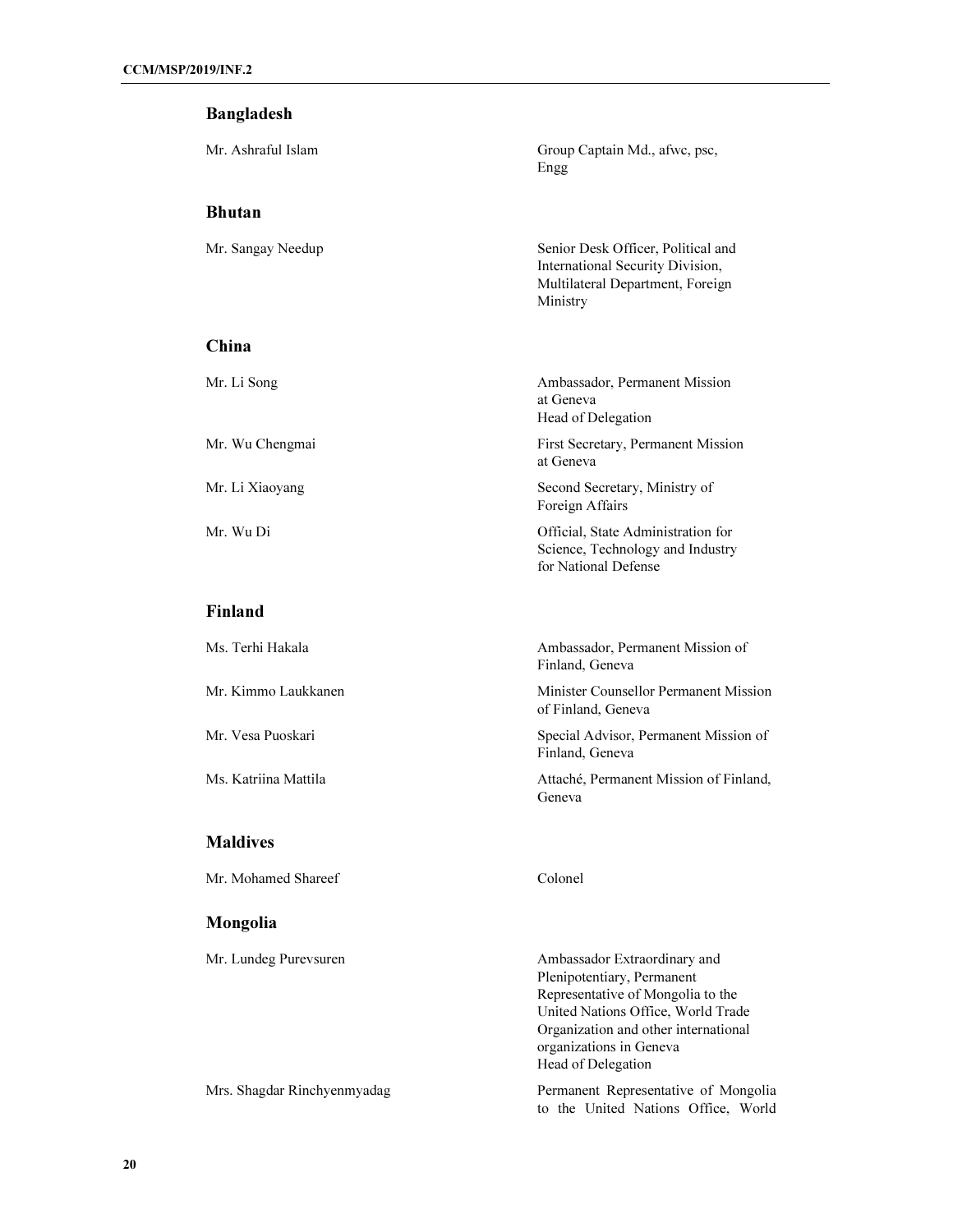|                                 | Trade<br>Organization<br>other<br>and<br>international organizations in Geneva                                        |
|---------------------------------|-----------------------------------------------------------------------------------------------------------------------|
| Mrs. Vangansuren Ulziibayar     | Counsellor of the Department<br><sub>of</sub><br>Multilateral Cooperation, Ministry of<br>Foreign Affairs of Mongolia |
| <b>Morocco</b>                  |                                                                                                                       |
| M. Omar Zniber                  | Ambassadeur Représentant Permanant<br>Chef de la délégation                                                           |
| M. Abdellah Boutadghart         | Ministre Plénipotentiaire                                                                                             |
| M. Mustapha Araabab             | Lieutenant-colonel, de l'Administration<br>de la Défense Nationale                                                    |
| <b>Myanmar</b>                  |                                                                                                                       |
| Mr. Aung Myo Myint              | Ambassador, Deputy Permanent<br>Representative Permanent Mission<br>of Myanmar, Geneva                                |
| Mr. Chit Nyunt                  | Colonel, Head of Department, No. 5,<br>Defence Industry, Ministry of<br>Defence                                       |
| Ms. Htwe Tra Nandi              | Second Secretary, Permanent<br>Mission of Myanmar, Geneva                                                             |
| Oman                            |                                                                                                                       |
| Mr. Yahya Abdallah Al Amri      | Colonel                                                                                                               |
| Qatar                           |                                                                                                                       |
| Mr. Hassan Saleh Hassan Al Nisf | Brigadier-General (Air),<br>Chairman, National Committee for<br>the Prohibition of Weapons<br>(NCPW)                  |
| Mr. Khalid Mohamed Al-Ali       | Colonel (Navy), Vice President,<br>National Committee for the<br>Prohibition of Weapons (NCPW)                        |
| Mr. Abdelaziz Hamdan Al-Ahmad   | Captain, Secretary, The National<br>Committee for the Prohibition of<br>Weapons (NCPW)                                |
| Mr. Mubarak Saeed Al-Nabet      | Ministry of Defense                                                                                                   |
| Saudi Arabia                    |                                                                                                                       |
| Mr. Ahmed Saad A. Alzahrani     |                                                                                                                       |
|                                 |                                                                                                                       |

Mr. Jamal Hameed A. Aloufi

Mr. Jazi Marzouq J. Almutairi

Mr. Abdullah Abdulrahman M. Albuhayri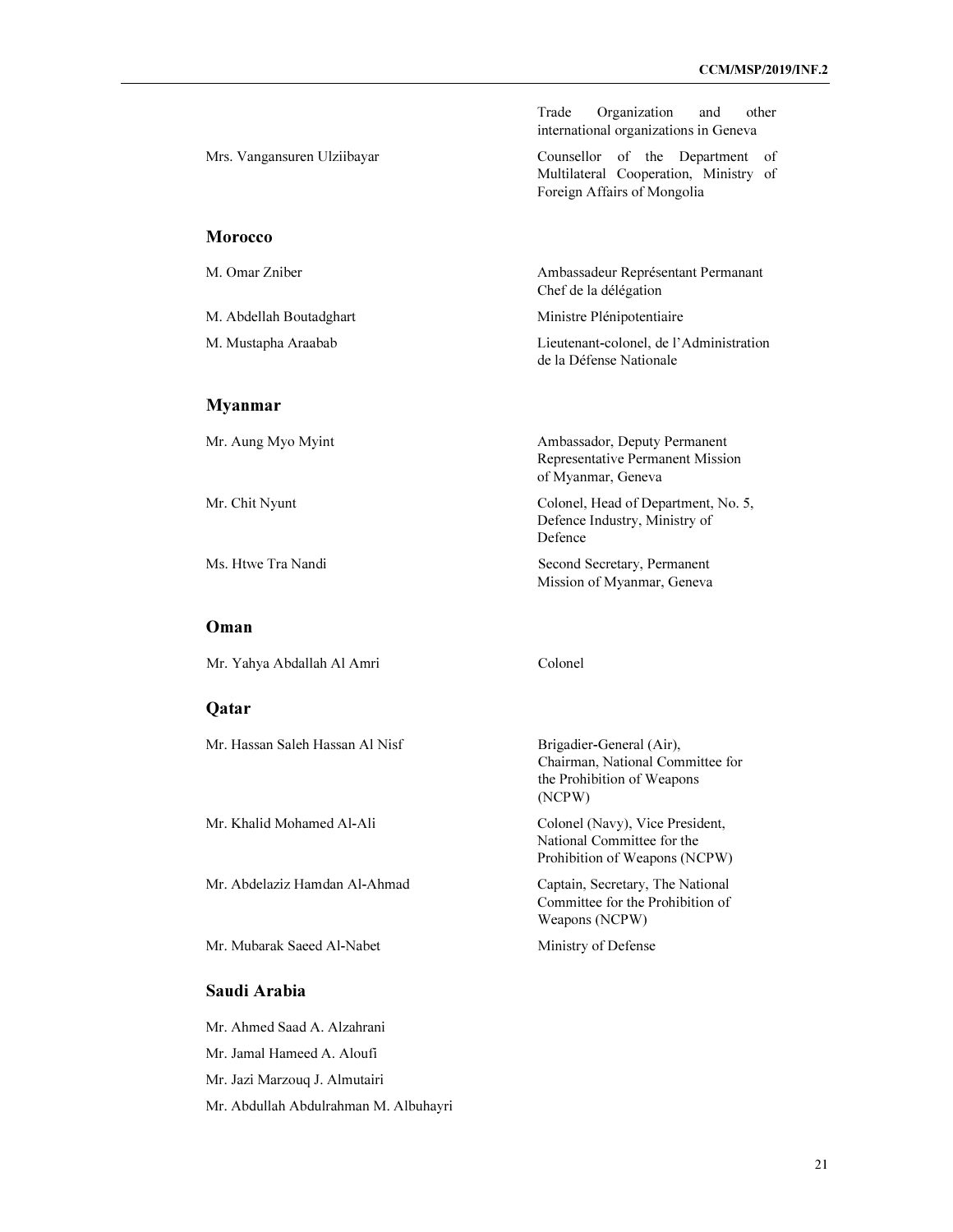| <b>Serbia</b>                |                                                                                                                                                                    |
|------------------------------|--------------------------------------------------------------------------------------------------------------------------------------------------------------------|
| Mr. Dejan Zlatonović         | Ambassador, Permanent<br>Representative of the Republic of<br>Serbia to the UN and Other<br>International Organizations in<br>Geneva, Head of Delegation           |
| Mr. Andrej Stefanović        | Third Secretary, Permanent<br>Mission of the Republic of Serbia<br>to the UN and Other International<br>Organizations in Geneva                                    |
| <b>South Sudan</b>           |                                                                                                                                                                    |
| Mr. Jurkuch Barach Jurkuch   | Chairman of National Mine<br>Authority                                                                                                                             |
| Mr. Mike Rashid Fulla Obadoo |                                                                                                                                                                    |
| <b>Thailand</b>              |                                                                                                                                                                    |
| Mr. Sek Wannamethee          | Ambassador and Permanent<br>Representative, Permanent Mission<br>of Thailand to the United Nations<br>and other International<br>Organizations in Geneva           |
| Mr. Phanpob Plangprayoon     | Ambassador and Deputy<br>Permanent Representative,<br>Permanent Mission of Thailand to<br>the United Nations and other<br>International Organizations in<br>Geneva |
| Mr. Worawut Smuthkalin       | Counsellor, Permanent Mission of<br>Thailand to the United Nations and<br>other International Organizations<br>in Geneva                                           |
| Mr. Kitjawat Tacharoen       | First Secretary, Permanent Mission<br>of Thailand to the United Nations<br>and other International<br>Organizations in Geneva                                      |
| <b>United Arab Emirates</b>  |                                                                                                                                                                    |
| Mr. Obaid Salem Al Zaabi     | Ambassador, Permanent                                                                                                                                              |

Mr. Faisal Alhamoudi Ministry of Defence Mr. Mohammed Saeed Alneyadi Ministry of Interior Mr. Butti Mohammed Alsuwaidi Ministry of Interior Mr. Mohammed Alshamsi Second Secretary, UAE Permanent

Representative of the UAE to the United Nations in Geneva

Mission, Geneva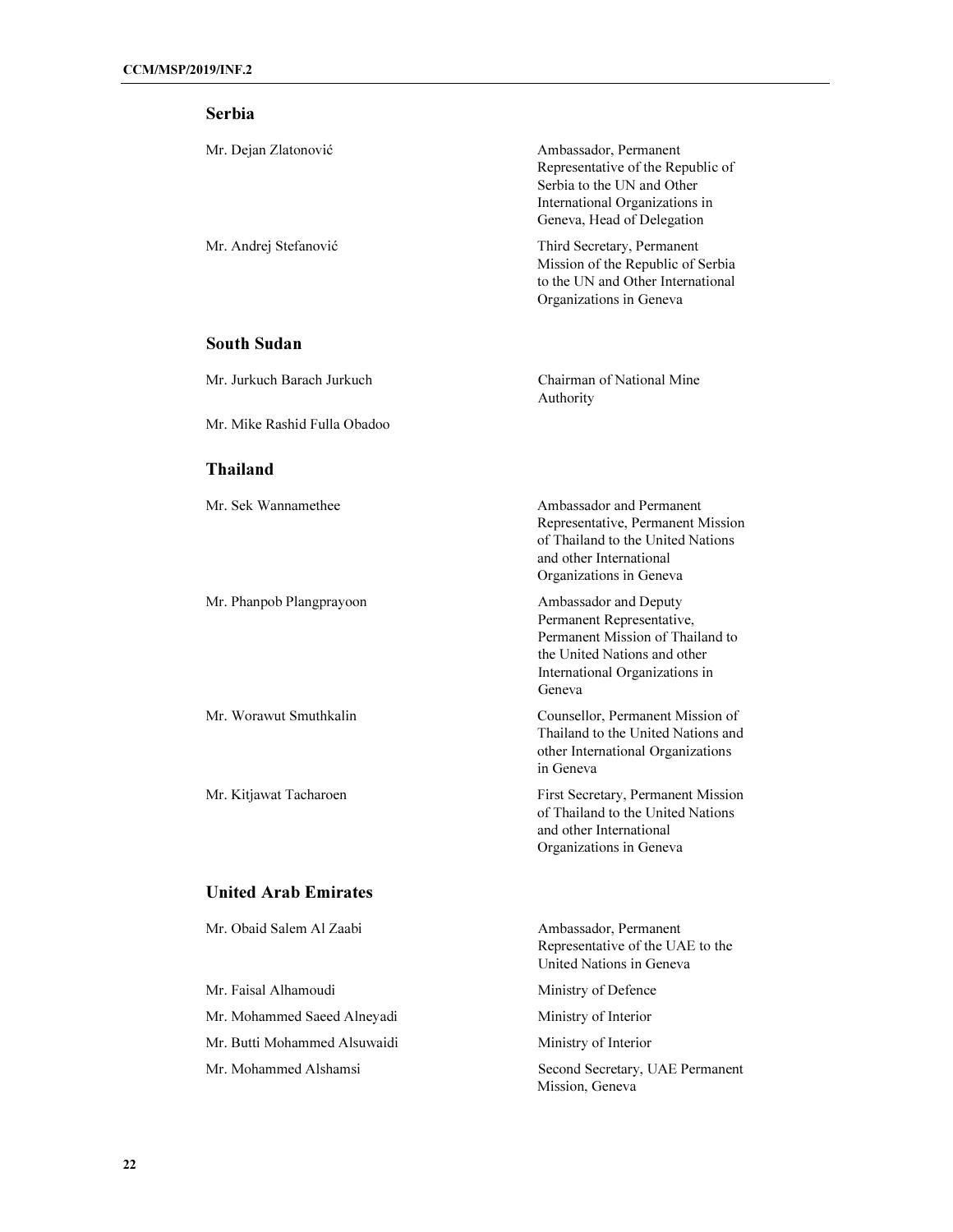| Mr. Abdullatif Fakhfakh | Expert in International<br>Organizations, UAE Permanent<br>Mission, Geneva                                                                                        |
|-------------------------|-------------------------------------------------------------------------------------------------------------------------------------------------------------------|
| Vanuatu                 |                                                                                                                                                                   |
| Mrs. Roline Tekon       | Head of Treaties and Conventions<br>Division of the Ministry of Foreign<br>Affairs, International Cooperation<br>and External Trade of the Republic<br>of Vanuatu |

#### Vietnam

| Mr. Nguyen Duc Quang | Vice Director of Quang Tri DOFA |
|----------------------|---------------------------------|
| Mr. Dinh Ngoc Vu     | Vice Director of Quang Tri Mine |
|                      | Action Center, DOFA             |

#### Zimbabwe

l

Mr. Taonga Mushayavanhu Permanent Representative Mr. Pearson T. Chigiji Mr. Z. G. Sabeka Mr. Gp A. V. Murove Mr T. Chilowa Mrs. Irene M. Juru

## E. International organizations or institutions<sup>1</sup>

## United Nations Mine Action Service (UNMAS)

| Ms. Cristelle Loupforest  | Officer-in-Charge, Geneva Office,<br><b>UNMAS</b> |
|---------------------------|---------------------------------------------------|
| Ms. Hannane Boulmaoui     | Political Affairs Officer                         |
| Mr. Mohammad Sedig Rashid | Programme Manager Sudan                           |

#### United Nations Office for Disarmament Affairs (UNODA)

| Ms. Silvia Mercogliano | Political Affairs Officer           |
|------------------------|-------------------------------------|
| Ms. Erika Kawahara     | Associate Political Affairs Officer |
| Mr. Thomas Pabois      | Documents Assistant                 |
| Mr. Scott Brummel      | Intern                              |

<sup>&</sup>lt;sup>1</sup> Pursuant to rule 1.2 of the rules of procedure (CCM/MSP/2016/3).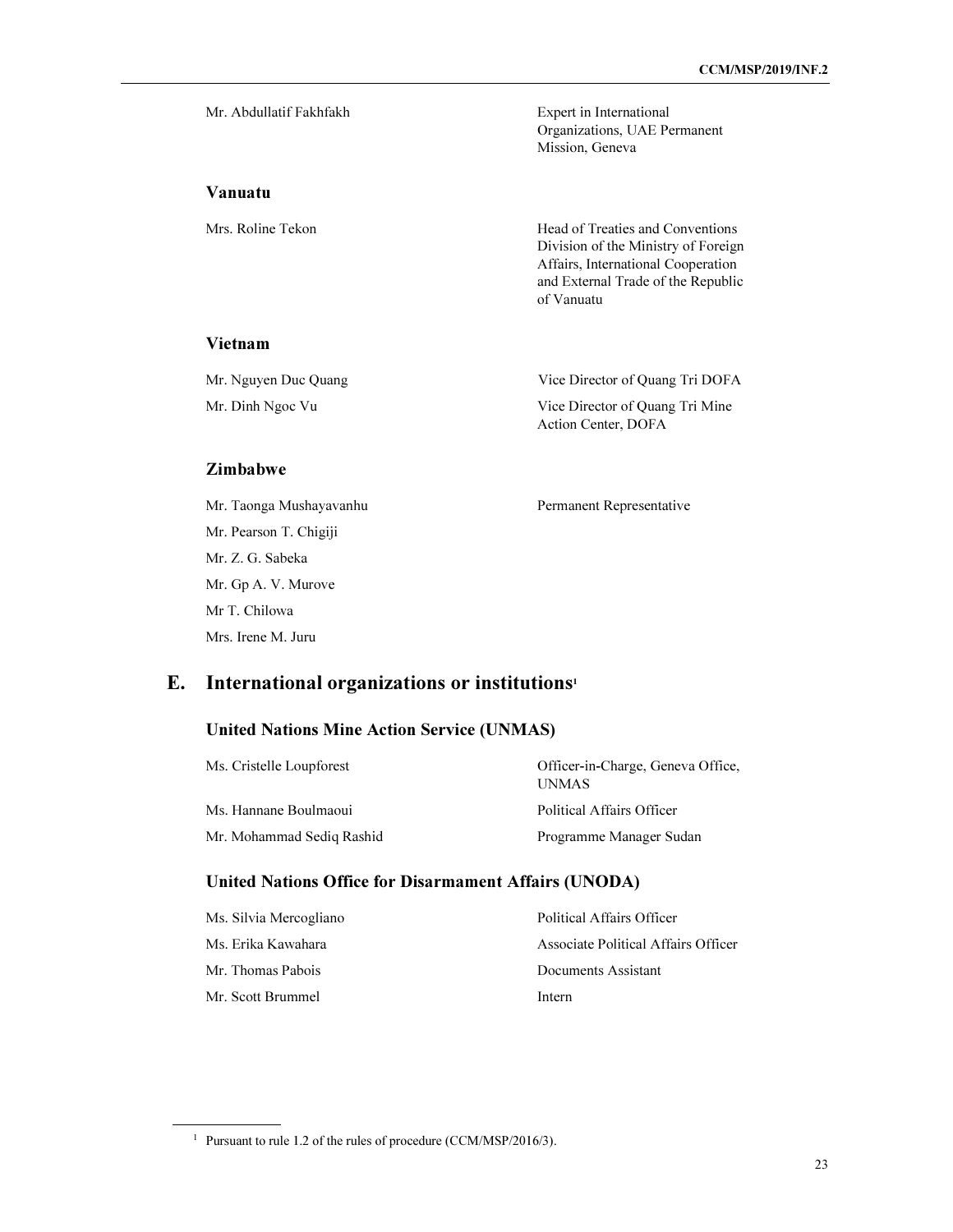# Geneva International Centre for Humanitarian Demining (GICHD)

| Mr. Stefano Toscano  | Ambassador, Director<br>Head of delegation      |
|----------------------|-------------------------------------------------|
| Mr. Valon Kumnova    | Chief, Mine Action Programmes                   |
| Mr. Pascal Rapillard | Head, External Relations and<br>Policy          |
| Mr. Rory Logan       | Advisor, IHL and Policy                         |
| Mr. Jérémy Repond    | <b>External Relations and Policy</b><br>Officer |
| Ms. Katrin Stauffer  | <b>GICHD Consultant, RISKey</b><br>GmbH         |

# International Committee of the Red Cross (ICRC)

| Dr. Gilles Carbonnier        | <b>ICRC</b> Vice-President                                                                 |
|------------------------------|--------------------------------------------------------------------------------------------|
| Ms. Kathleen Lawand          | Head of Arms Unit, Legal Division<br>Head of delegation                                    |
| Mr. Erik Tollefsen           | Head of Weapon Contamination<br>Unit, Assistance Division                                  |
| Ms. Wen Zhou                 | Legal Adviser, Arms Unit, Legal<br>Division                                                |
| Ms. Kelisana Thynne          | Legal Adviser, Advisory Service<br>on International Humanitarian Law                       |
| Mr. Marc Zlot                | Physical Rehabilitation Program<br>Coordinator, health Unit,<br><b>Assistance Division</b> |
| Mr. Louis Maresca            | Adviser, Weapons Contamination<br>Unit, Assistance Division                                |
| Mr. Guillem Adria Puri Plana | Associate, Arms Unit, Legal<br>Division                                                    |
|                              |                                                                                            |

### Cluster Munition Coalition

| Mr. Steve Goose        |
|------------------------|
| Ms. Kristina Duric     |
| Ms. Josephine Dresner  |
| Mr. Hans Risser        |
| Ms. Lucy Pinches       |
| Ms. Katherine Harrison |
| Ms. Alexandra Frost    |
| Ms. Anne Cawthorn      |
| Faiz Paktian           |
| Ms. Alyson Lewis       |
| Mr. Claus Nielsen      |
| Hung Phan Van          |

Head of delegation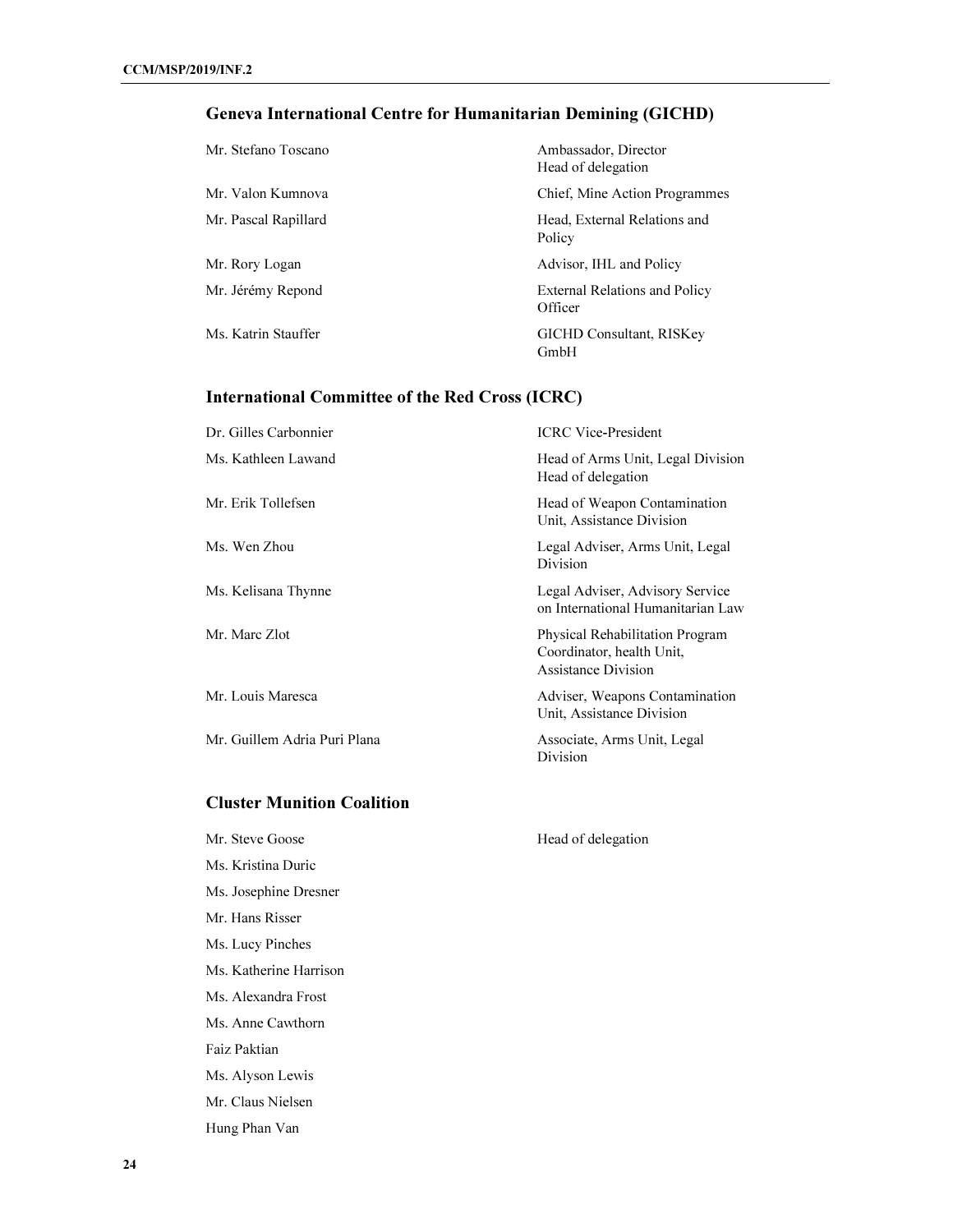- Trung Nguyen Hieu
- Mr. Mohamed Rashed
- Mr. Michael Edwards
- Mr. Sherko Ahmad
- Ms. Camilla Roberti
- Mr. Marco Kirschbaum
- Ms. Elke Hottentot
- Ms. Eva Maria Fischer
- Mr. Hevlord Matondo Balungisa
- Mr. Alfredo Lubang
- Mr. Morgan McKenna
- Ms. Pernilla Bergström
- Mr. Giuseppe Schiavello
- Ms. Tibisay Ambrosini
- Ms. Mary Wareham
- Mr. Mark Hiznay
- Ms. Erin Hunt
- Mr. Paul Hannon
- Mr. Kokou Hodenou Aklavon
- Ms. Susanne Beenes
- Mr. Michel Uiterwaal
- Ms. Mitzi Austero
- Mr. Lou Geoffrey Duke
- Mr. Mukundadura Vidya Abhayagunawardena
- Mr. Yeshua Moser-Puangsuwan
- Mr. Loren Persi Vicentic
- Mr. Patrick Teil
- Mr. Hector Guerra
- Ms. Éléa Boureux
- Ms. Habbouba Aoun
- Ms. Katarzyna Derlicka-Rosenbauer
- Mr. Jared Bloch
- Mr. Jeff Abramson
- Ms. Clemence Caraux-Pelletan
- Mr. Peter Herby
- Ms. Farzana Mursal Alizada
- Ms. Ruth Bottomley
- Ms. Deirdre McMahon
- Mr. Havard BACH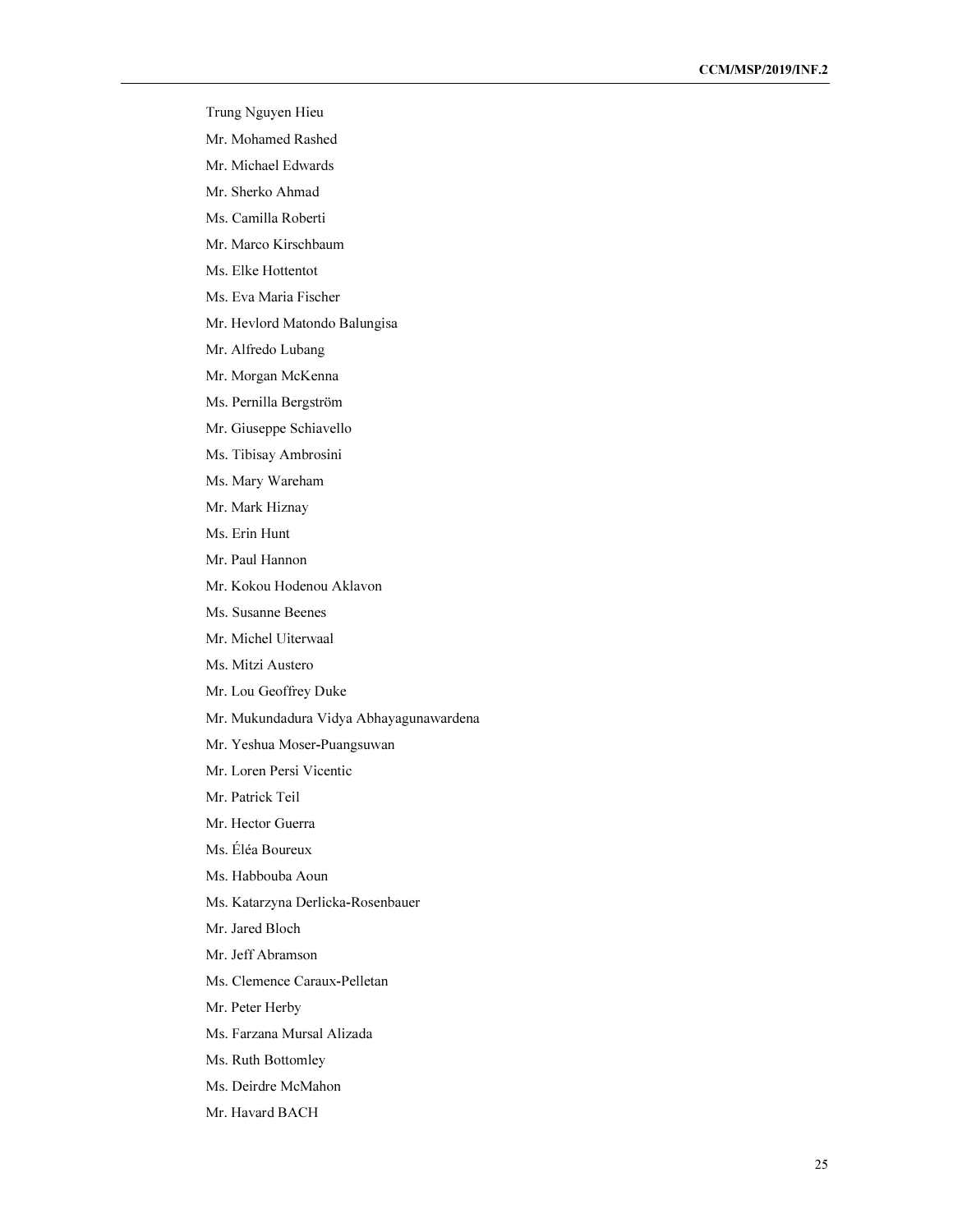# F. Other relevant international organizations and institutions<sup>2</sup>

## ASEAN Regional Mine Action Center

| Ms. Ly Panharith      | <b>Executive Director, ASEAN</b><br>Regional Mine Action Center                                             |
|-----------------------|-------------------------------------------------------------------------------------------------------------|
| <b>European Union</b> |                                                                                                             |
| Mr. Walter Stevens    | Ambassador, Permanent<br>Delegation of the European Union<br>to UNOG in Geneva<br>Head of Delegation        |
| Mr. Carl Hallergård   | Ambassador, Permanent<br>Delegation of the European Union<br>to UNOG in Geneva<br>Deputy Head of Delegation |
| Ms. Anne Kemppainen   | Minister Counsellor, Permanent<br>Delegation of the European Union<br>to UNOG in Geneva                     |
| Ms. Marketa Homolkova | First Secretary, Permanent<br>Delegation of the European Union<br>to UNOG in Geneva                         |
| Ms. Marie Aftalion    | Intern, Permanent Delegation of<br>the European Union to UNOG in<br>Geneva                                  |

#### British Columbia Aboriginal Network on Disability Society

| Mr. Neil Belanger | Chief Executive Officer |
|-------------------|-------------------------|
|                   |                         |

## Center for International Stabilization and Recovery (CISR)- James Madison University

| Ms. Jennifer Risser       | Managing Editor, Center for     |
|---------------------------|---------------------------------|
|                           | International Stabilization and |
|                           | Recovery                        |
|                           | Head of delegation              |
| Mine Advisory Group (MAG) |                                 |

| Mr. Chris Loughran     | Policy & Influence Director                                    |
|------------------------|----------------------------------------------------------------|
| Ms. Josephine Dresner  | Head of Government Relations and<br>Partnerships               |
| Mr. Darren Cormack     | Director of Strategy, Government<br>Relations and Partnerships |
| Mr. Pepo Escoda Bruned | Government Relations and<br>Partnerships Assistant             |
| Mr. Llewelyn Jones     | Programme Director                                             |

<sup>2</sup> Pursuant to rule 1.3 of the rules of procedure (CCM/MSP/2016/3).

l